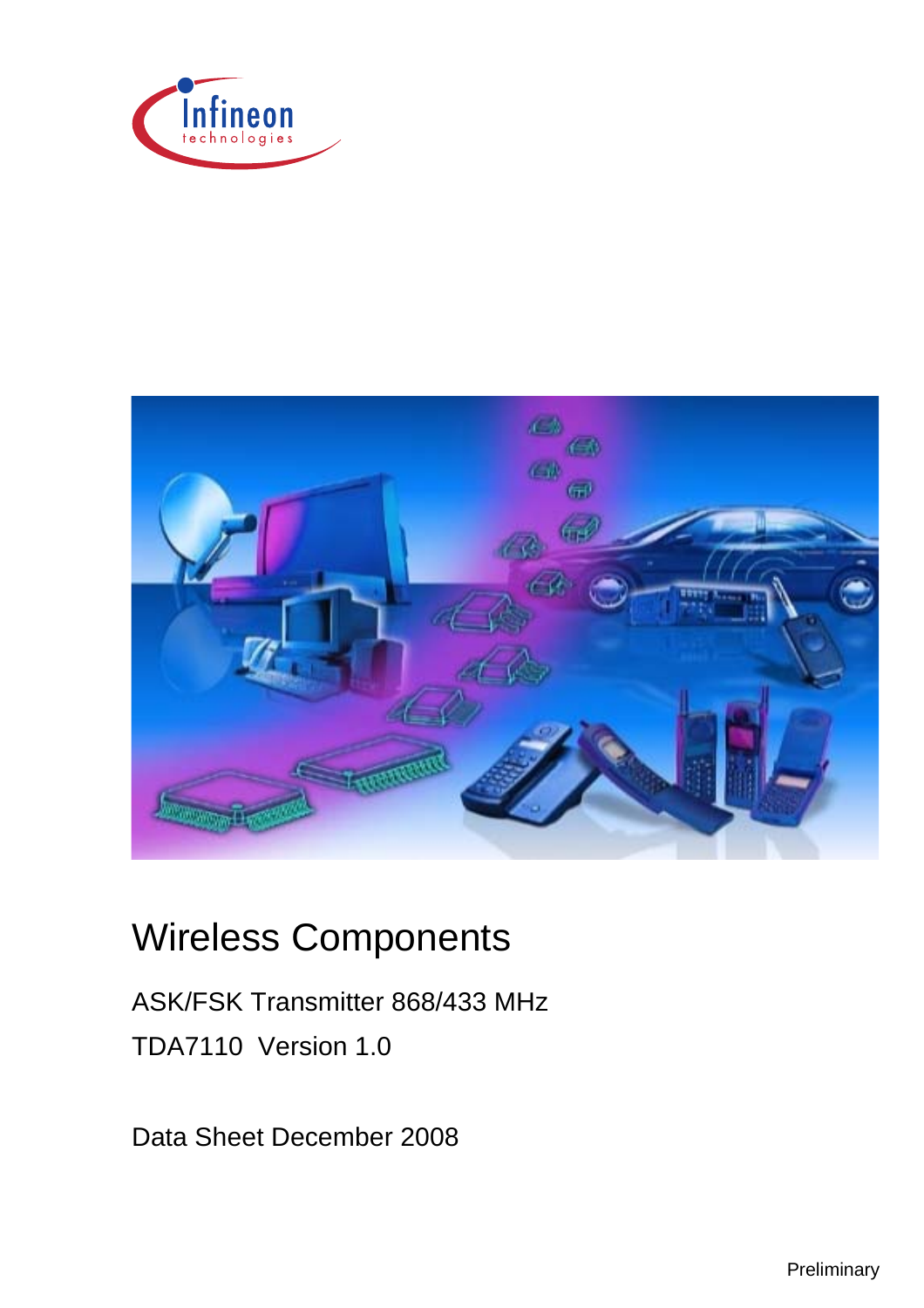|                                  | <b>Revision History</b>                       |                                              |  |
|----------------------------------|-----------------------------------------------|----------------------------------------------|--|
|                                  | Current Version: Version 1.0 as of 10.12.2008 |                                              |  |
|                                  | Previous Version: none                        |                                              |  |
| Page<br>(in previous<br>Version) | Page<br>(in current<br>Version)               | Subjects (major changes since last revision) |  |
|                                  |                                               |                                              |  |
|                                  |                                               |                                              |  |
|                                  |                                               |                                              |  |
|                                  |                                               |                                              |  |
|                                  |                                               |                                              |  |

#### **We Listen to Your Comments**

Is there any information in this document that you feel is wrong, unclear or missing? Your feedback will help us to continuously improve the quality of this document. Please send your proposal (including a reference to this document) to: **wirelesscontrol@infineon.com**

**Edition 2008**

**Published by Infineon Technologies AG, Am Campeon 1 - 12 85579 Neubiberg, Germany © 2008 Infineon Technologies AG All Rights Reserved.**

#### **Attention please!**

The information herein is given to describe certain components and shall not be considered as a guarantee of characteristics.

Terms of delivery and rights to technical change reserved.

We hereby disclaim any and all warranties, including but not limited to warranties of non-infringement, regarding circuits, descriptions and charts stated herein.

#### **Information**

For further information on technology, delivery terms and conditions, and prices, please contact the nearest Infineon Technologies Office in Germany or<br>the Infineon Technologies Companies and Infineon Technologies Represen

#### **Warnings**

Due to technical requirements, components may contain dangerous substances. For information on the types in question, please contact the nearest Infineon Technologies Office.

Infineon Technologies Components may be used in life-support devices or systems only with the express written approval of Infineon Technologies, if a<br>failure of such components can reasonably be expected to cause the failu of that device or system. Life support devices or systems are intended to be implanted in the human body, or to support and/or maintain and sustain and/<br>or protect human life. If they fail, it is reasonable to assume that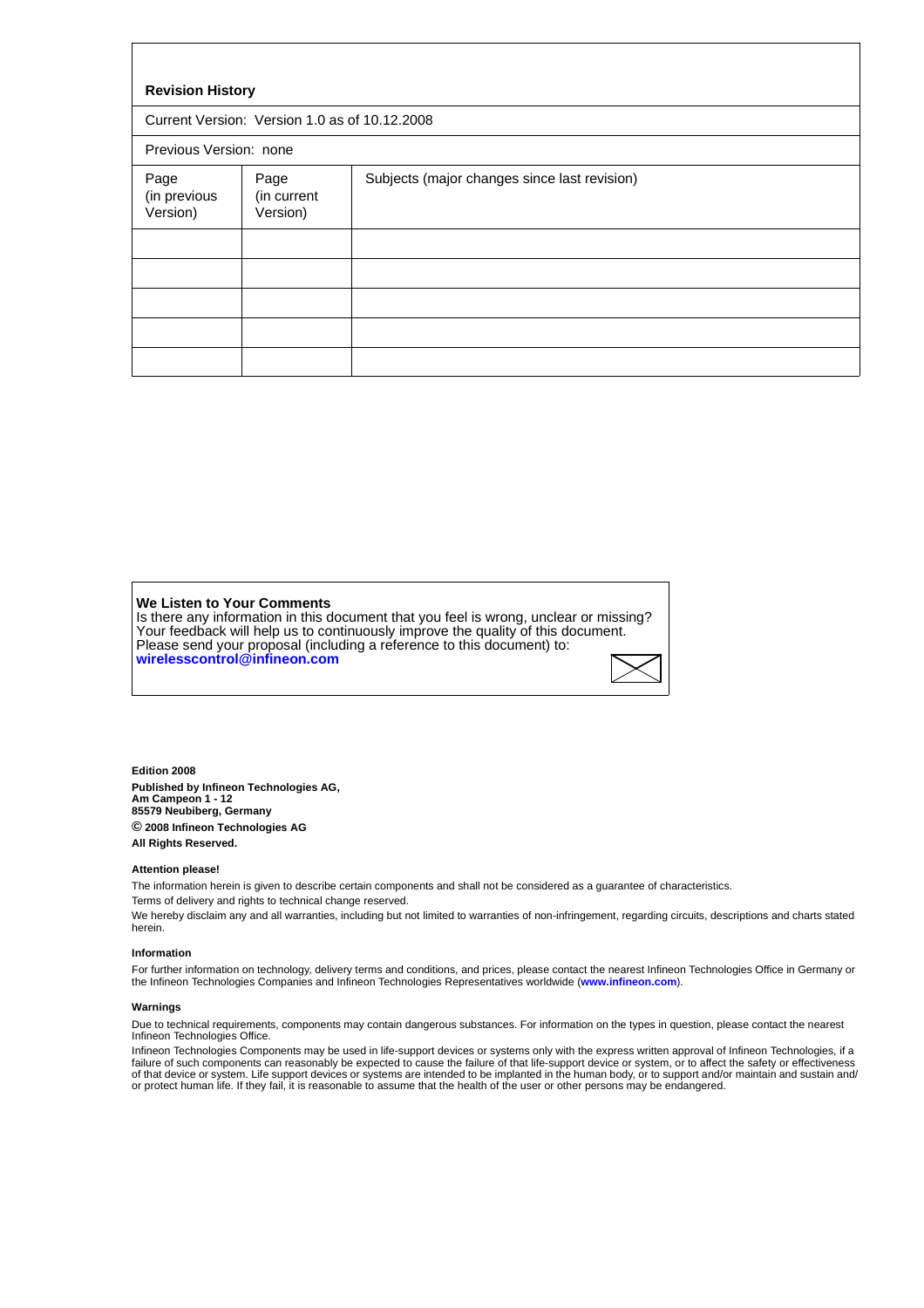



## Infineon

## **Product Info**

| <b>General Description</b>  | The TDA7110 is a single chip ASK/FSK Package<br>transmitter for the frequency bands<br>868-870 MHz and 433-435 MHz. The<br>IC offers a high level of integration and<br>needs only a few external components.<br>The device contains a fully integrated<br>PLL synthesizer and a high efficiency<br>power amplifier to drive a loop antenna.<br>A special circuit design and an unique<br>power amplifier design are used to<br>save current consumption and there-<br>fore to save battery life. Additionally<br>features like a power down mode, a low<br>power detect, a selectable crystal oscil-<br>lator frequency and a divided clock out-<br>put are implemented. The IC can be<br>used for both ASK and FSK modula-<br>tion. |                                                                                                                                                                                                                    |
|-----------------------------|---------------------------------------------------------------------------------------------------------------------------------------------------------------------------------------------------------------------------------------------------------------------------------------------------------------------------------------------------------------------------------------------------------------------------------------------------------------------------------------------------------------------------------------------------------------------------------------------------------------------------------------------------------------------------------------------------------------------------------------|--------------------------------------------------------------------------------------------------------------------------------------------------------------------------------------------------------------------|
| <b>Features</b>             | <b>u</b> fully integrated frequency synthe-<br>sizer<br>VCO without external components<br>high efficiency power amplifier<br>typically 10 dBm @ 3 V<br>switchable frequency range<br>868-870/433-435 MHz<br><b>ASK/FSK</b> modulation<br>low supply current typ. 13 mA@3V                                                                                                                                                                                                                                                                                                                                                                                                                                                            | voltage supply range 2.1 - 4 V<br>power down mode<br>low voltage sensor<br>selectable crystal oscillator<br>6.78 MHz/13.56 MHz<br>programmable divided clock output<br>for $\mu$ C<br>low external component count |
| <b>Applications</b>         | Keyless entry systems<br>Remote control systems                                                                                                                                                                                                                                                                                                                                                                                                                                                                                                                                                                                                                                                                                       | Alarm systems<br>Communication systems                                                                                                                                                                             |
| <b>Ordering Information</b> | Tvna<br>Ordering Code                                                                                                                                                                                                                                                                                                                                                                                                                                                                                                                                                                                                                                                                                                                 | Dackano                                                                                                                                                                                                            |

| Type                       | <b>Ordering Code</b> | Package     |
|----------------------------|----------------------|-------------|
| TDA7110                    | SP000524278          | PG-TSSOP-16 |
| available on tape and reel |                      |             |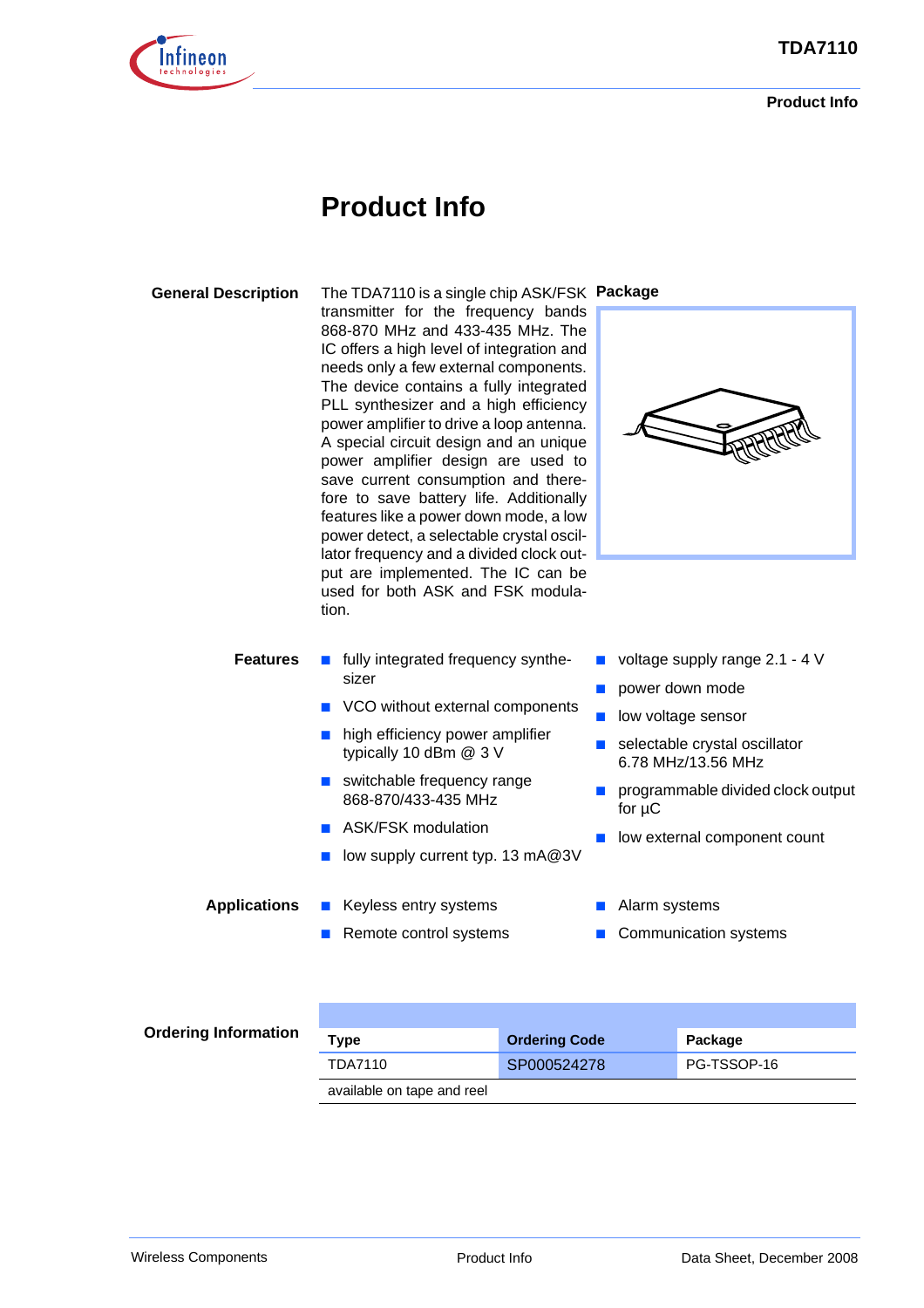# **1 Product Description**

### **Contents of this Chapter**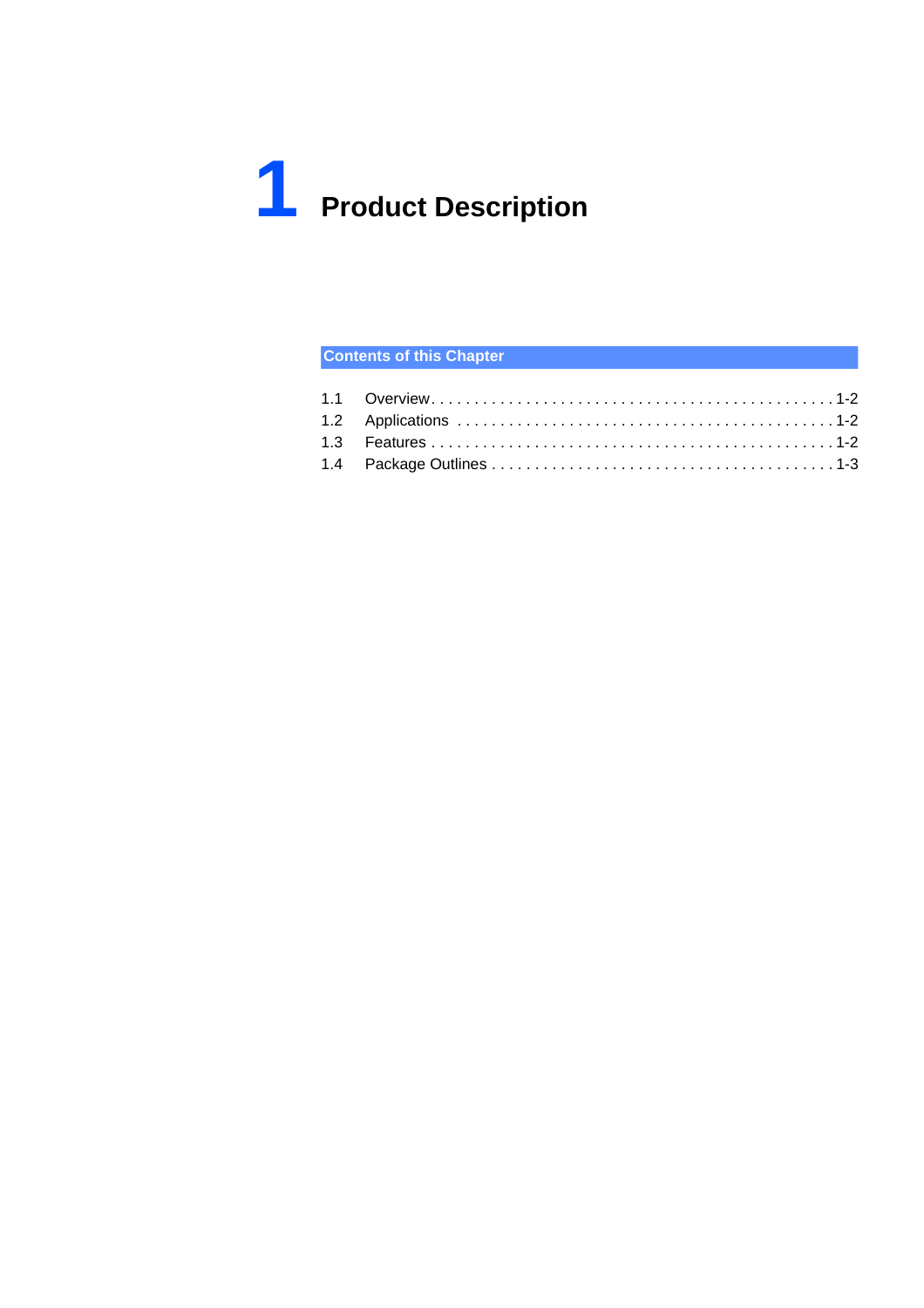#### **Product Description**



## <span id="page-4-0"></span>**1.1 Overview**

The TDA7110 is a single chip ASK/FSK transmitter for the frequency bands 868-870 MHz and 433-435 MHz. The IC offers a high level of integration and needs only a few external components. The device contains a fully integrated PLL synthesizer and a high efficiency power amplifier to drive a loop antenna. A special circuit design and an unique power amplifier design are used to save current consumption and therefore to save battery life. Additional features like a power down mode, a low power detect, a selectable crystal oscillator frequency and a divided clock output are implemented. The IC can be used for both ASK and FSK modulation.

## <span id="page-4-1"></span>**1.2 Applications**

- Keyless entry systems
- Remote control systems
- Alarm systems
- Communication systems

## <span id="page-4-2"></span>**1.3 Features**

- fully integrated frequency synthesizer
- VCO without external components
- high efficiency power amplifier typ. 10 dBm @ 3 V
- switchable frequency range 868-870/433-435 MHz
- ASK/FSK modulation
- low supply current typ. 13 mA @ 3 V
- voltage supply range 2.1 4 V
- power down mode
- low voltage sensor
- selectable crystal oscillator 6.78 MHz/13.56 MHz
- programmable divided clock output for µC
- low external component count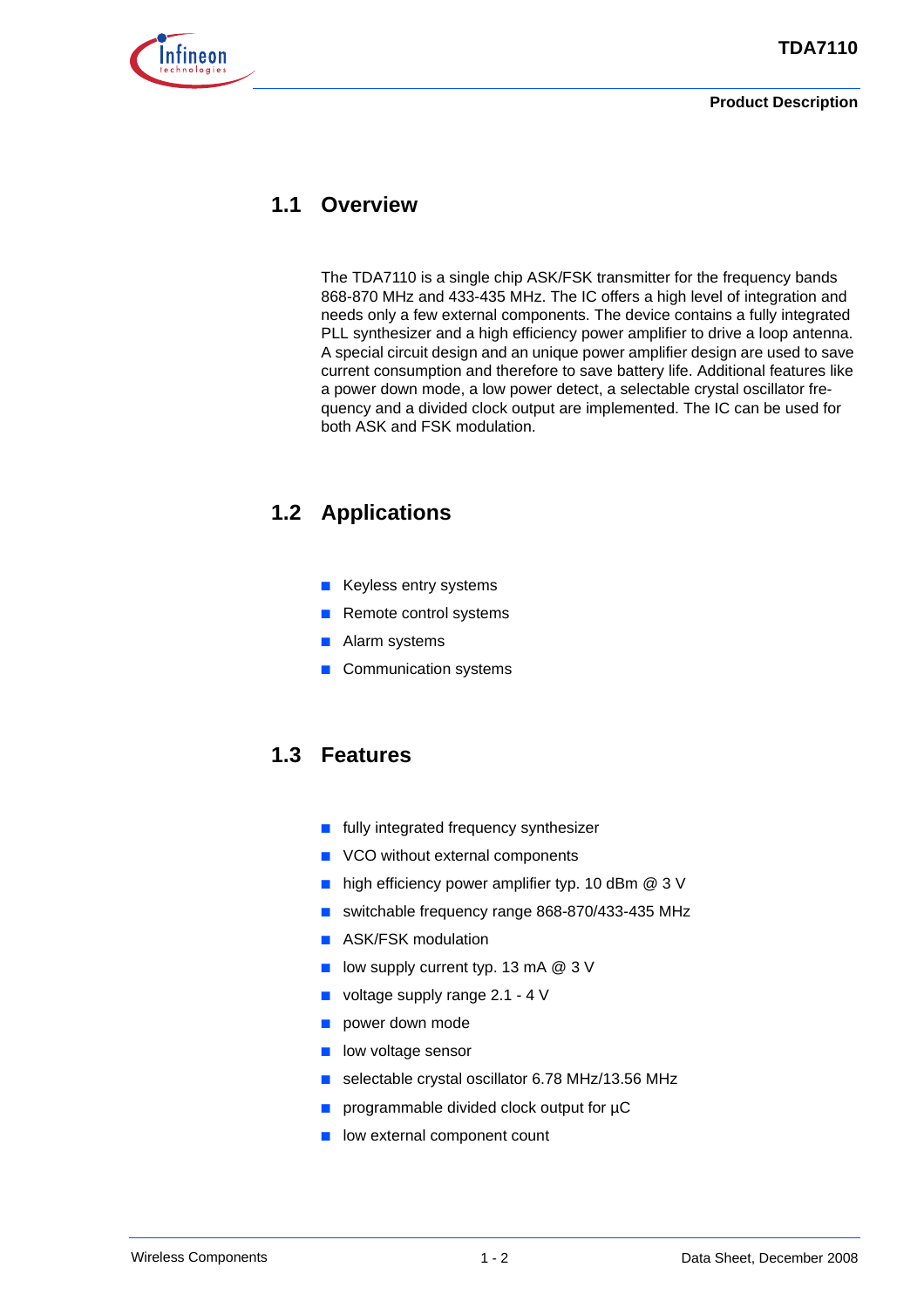

## <span id="page-5-0"></span>**1.4 Package Outlines**



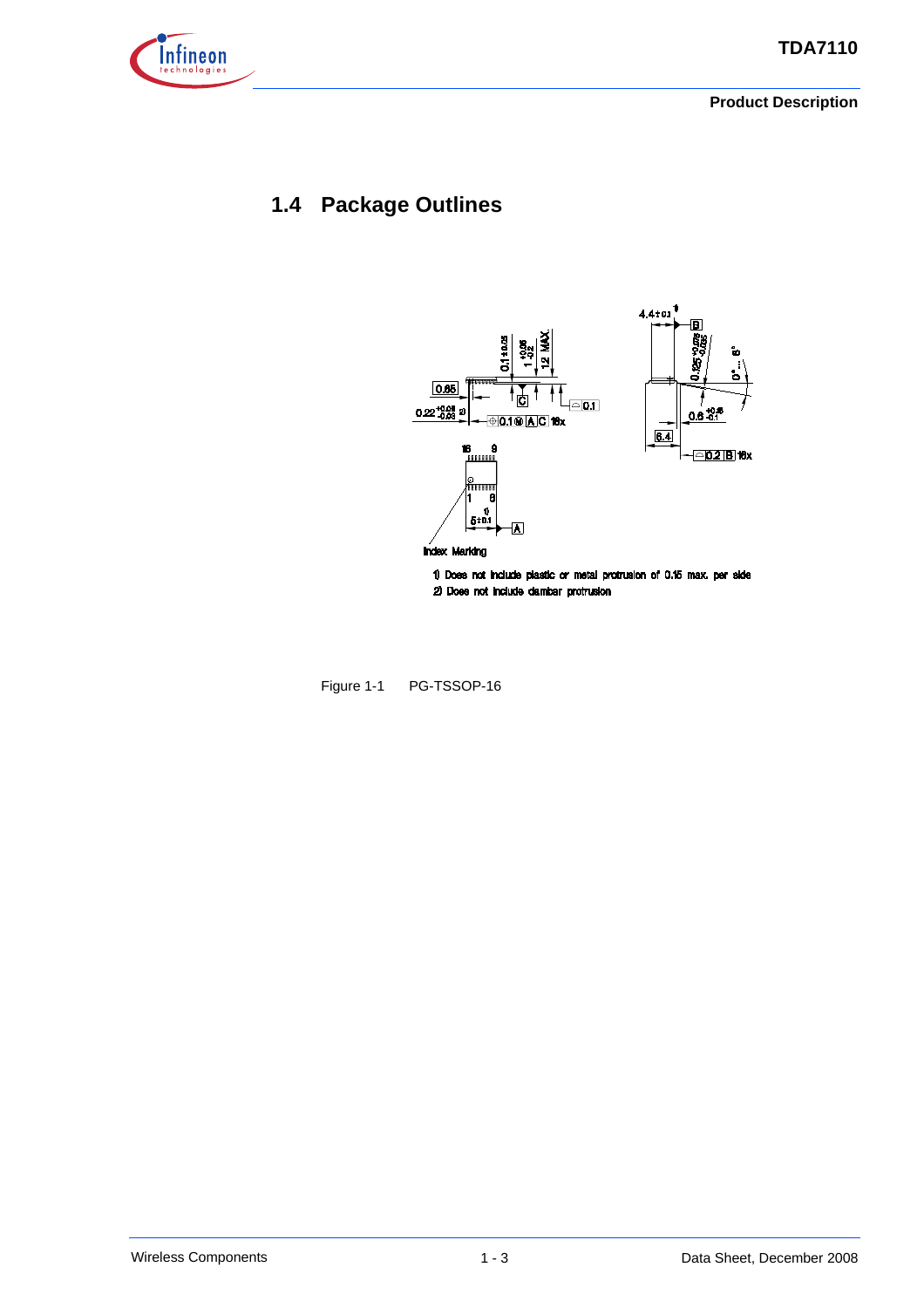# **2 Functional Description**

## **Contents of this Chapter**

| 2.1<br>2.2 |                                                              |
|------------|--------------------------------------------------------------|
| 2.3<br>2.4 |                                                              |
| 2.4.1      |                                                              |
| 2.4.2      |                                                              |
| 2.4.3      |                                                              |
| 2.4.4      |                                                              |
| 2.4.5      |                                                              |
|            |                                                              |
|            |                                                              |
|            |                                                              |
| 2.4.6      | Recommended timing diagrams for ASK- and FSK-Modulation 2-12 |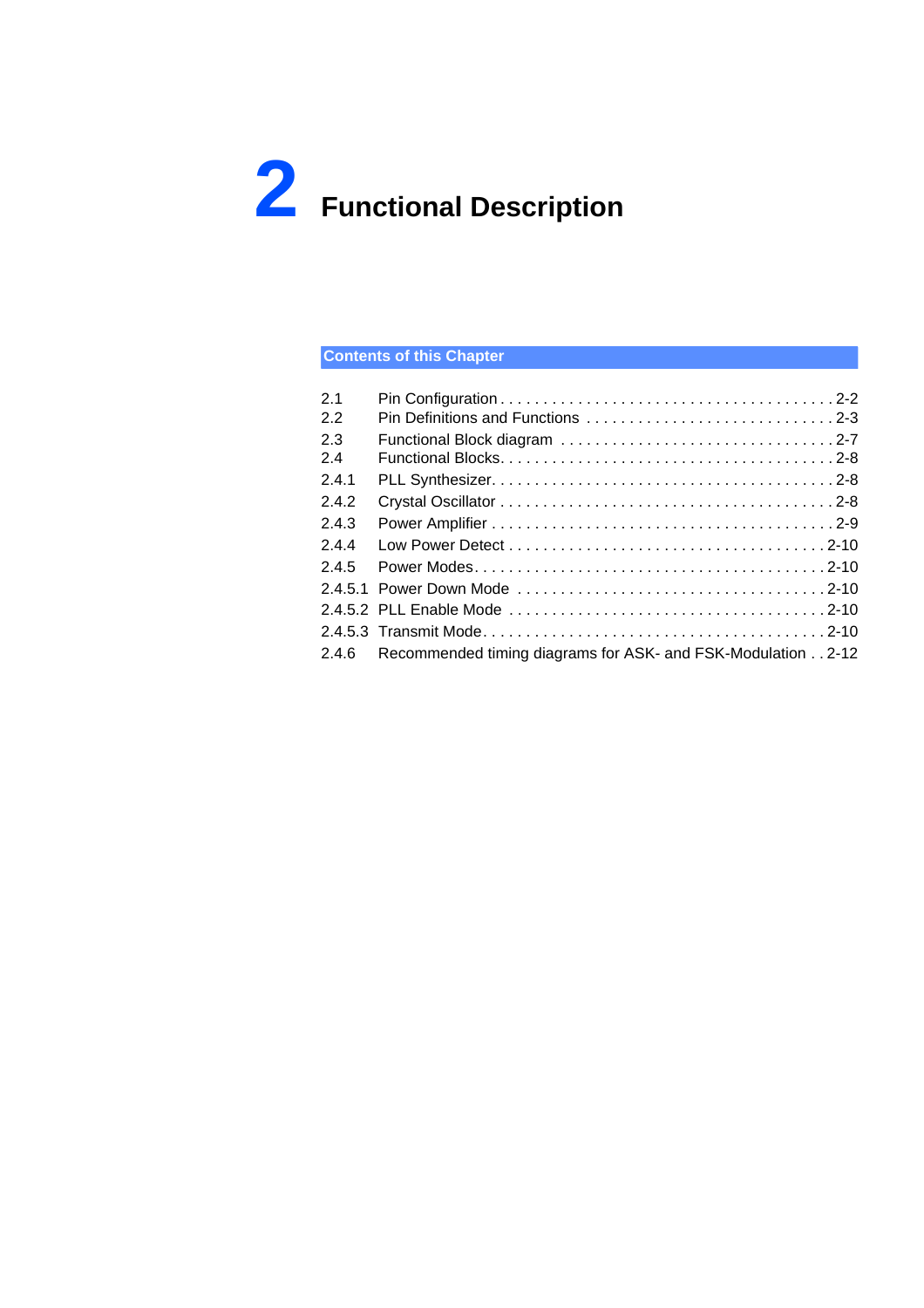

## <span id="page-7-0"></span>**2.1 Pin Configuration**



Pin\_config.wmf



| Table 2-1      |               |                                                 |
|----------------|---------------|-------------------------------------------------|
| Pin No.        | <b>Symbol</b> | <b>Function</b>                                 |
| 1              | <b>PDWN</b>   | Power Down Mode Control                         |
| $\overline{2}$ | <b>LPD</b>    | Low Power Detect Output                         |
| 3              | VS.           | <b>Voltage Supply</b>                           |
| 4              | LF            | Loop Filter                                     |
| 5              | <b>GND</b>    | Ground                                          |
| 6              | <b>ASKDTA</b> | Amplitude Shift Keying Data Input               |
| $\overline{7}$ | <b>FSKDTA</b> | Frequency Shift Keying Data Input               |
| 8              | <b>CLKOUT</b> | <b>Clock Driver Output</b>                      |
| 9              | <b>CLKDIV</b> | <b>Clock Divider Control</b>                    |
| 10             | <b>COSC</b>   | Crystal Oscillator Input                        |
| 11             | <b>FSKOUT</b> | <b>Frequency Shift Keying Switch Output</b>     |
| 12             | <b>FSKGND</b> | <b>Frequency Shift Keying Ground</b>            |
| 13             | <b>PAGND</b>  | <b>Power Amplifier Ground</b>                   |
| 14             | <b>PAOUT</b>  | <b>Power Amplifier Output</b>                   |
| 15             | <b>FSEL</b>   | Frequency Range Selection (433 or 868 MHz)      |
| 16             | <b>CSEL</b>   | Crystal Frequency Selection (6.78 or 13.56 MHz) |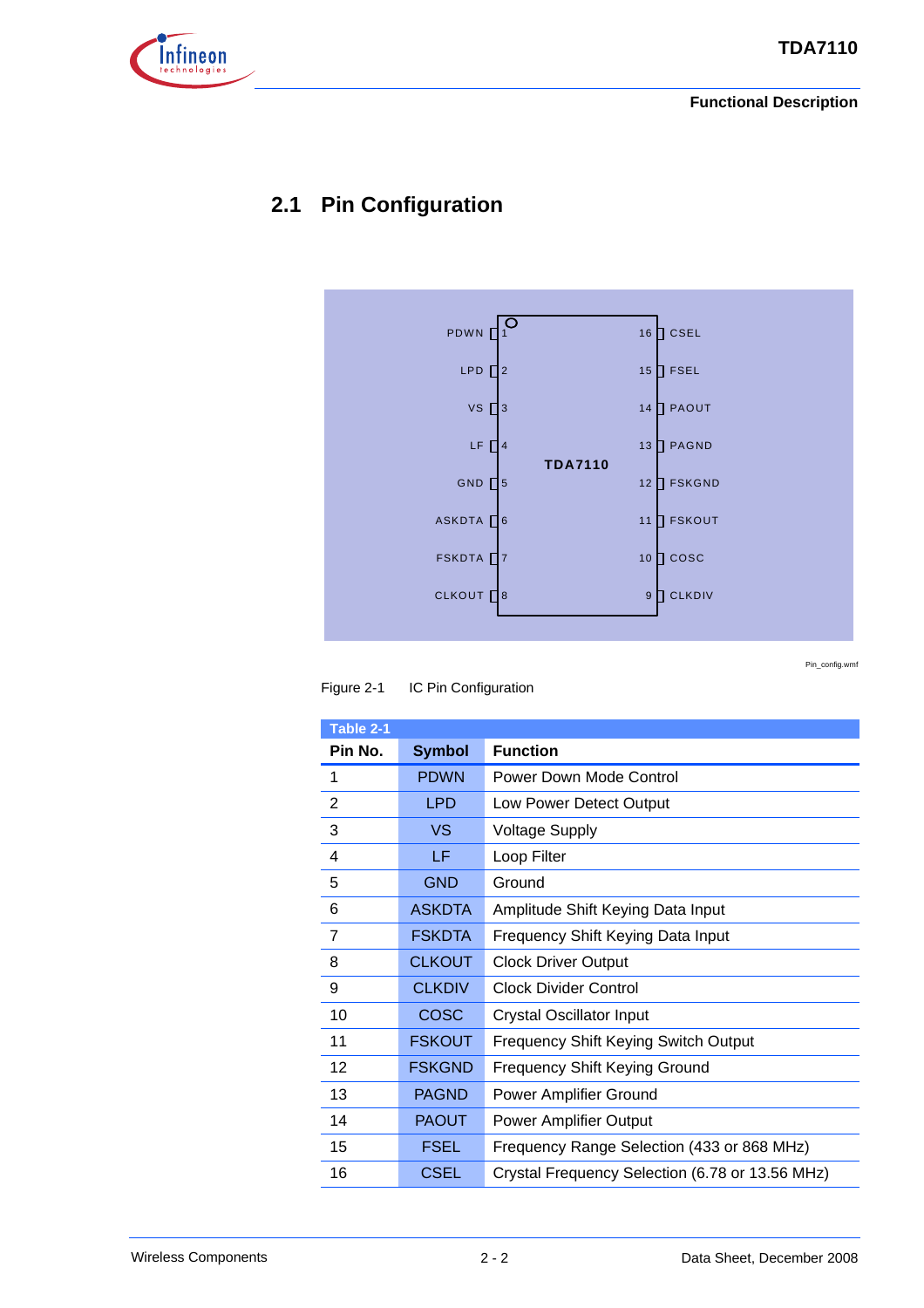

## **2.2 Pin Definitions and Functions**

<span id="page-8-0"></span>

|                | Table 2-2     |                                                                                                        |                                                                                                                                                                                                                                                                                                                                   |  |  |
|----------------|---------------|--------------------------------------------------------------------------------------------------------|-----------------------------------------------------------------------------------------------------------------------------------------------------------------------------------------------------------------------------------------------------------------------------------------------------------------------------------|--|--|
| Pin<br>No.     | <b>Symbol</b> | Interface Schematic <sup>1)</sup>                                                                      | <b>Function</b>                                                                                                                                                                                                                                                                                                                   |  |  |
| $\mathbf{1}$   | <b>PDWN</b>   | $\gamma V_s$<br>40 μA * (ASKDTA+FSKDTA)<br>$5 k\Omega$<br>1<br>"ON"<br>150 $k\Omega$<br>250 k $\Omega$ | Disable pin for the complete transmitter cir-<br>cuit.<br>A logic low (PDWN $<$ 0.7 V) turns off all<br>transmitter functions.<br>A logic high (PDWN > 1.5 V) gives access to<br>all transmitter functions.<br>PDWN input will be pulled up by 40 µA inter-<br>nally by either setting FSKDTA or ASKDTA<br>to a logic high-state. |  |  |
| $\overline{2}$ | <b>LPD</b>    | $V_{\rm s}$<br>40 µA<br>2<br>300 $\Omega$                                                              | This pin provides an output indicating the<br>low-voltage state of the supply voltage VS.<br>VS < 2.15 V will set LPD to the low-state.<br>An internal pull-up current of 40 µA gives the<br>output a high-state at supply voltages above<br>2.15V.                                                                               |  |  |
| 3              | <b>VS</b>     |                                                                                                        | This pin is the positive supply of the trans-<br>mitter electronics.<br>An RF bypass capacitor should be con-<br>nected directly to this pin and returned to<br>GND (pin 5) as short as possible.                                                                                                                                 |  |  |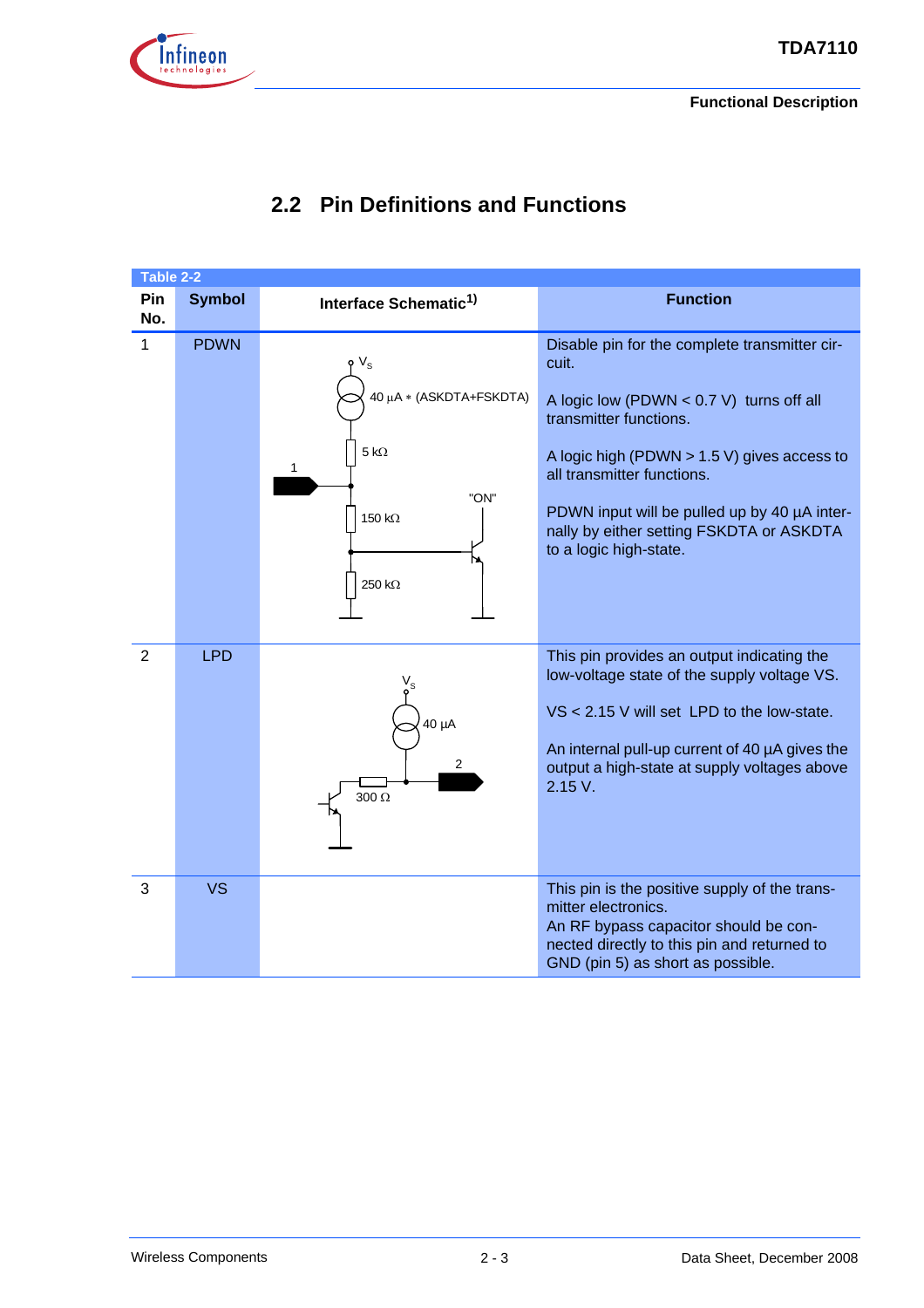

#### **Functional Description**

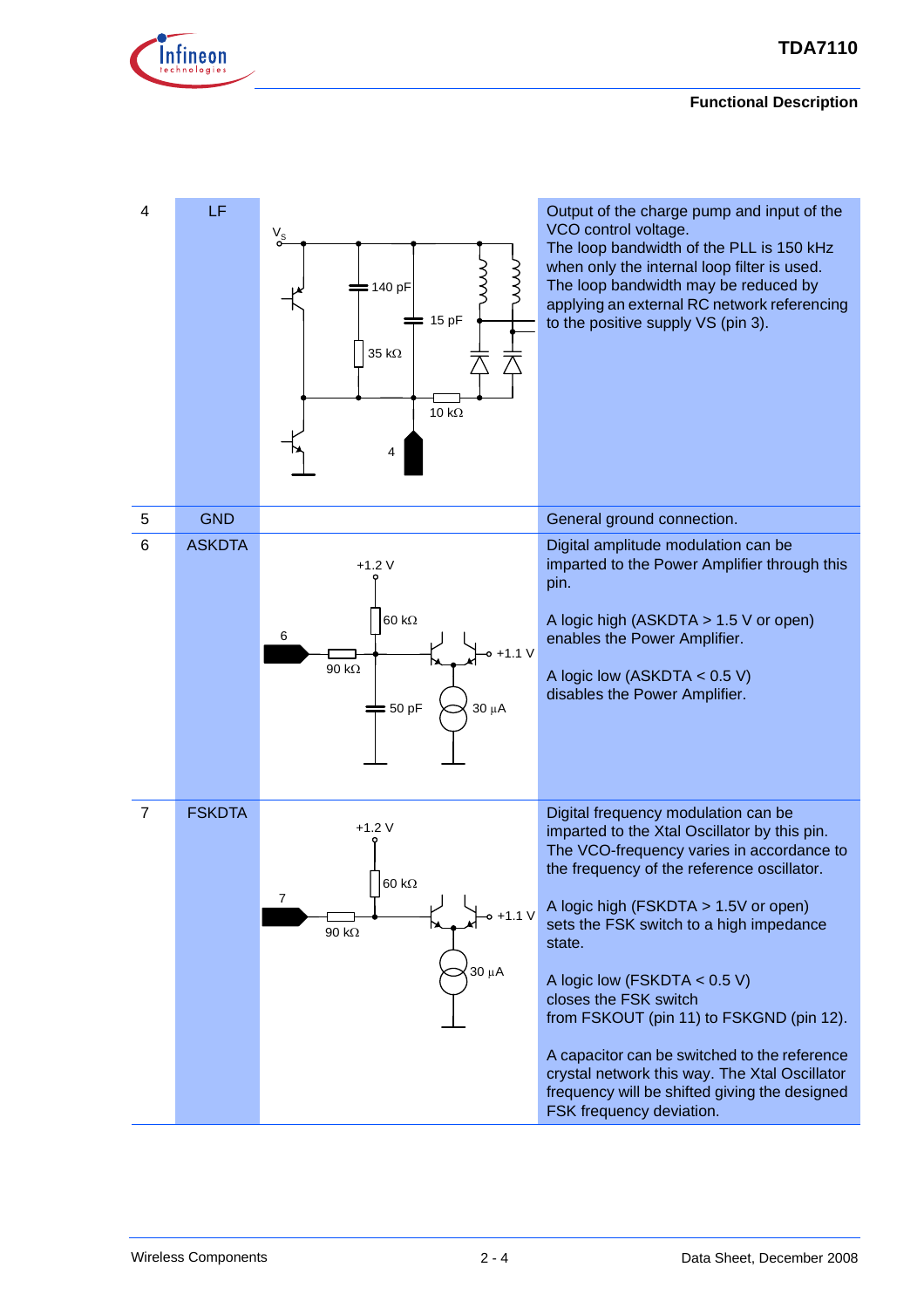

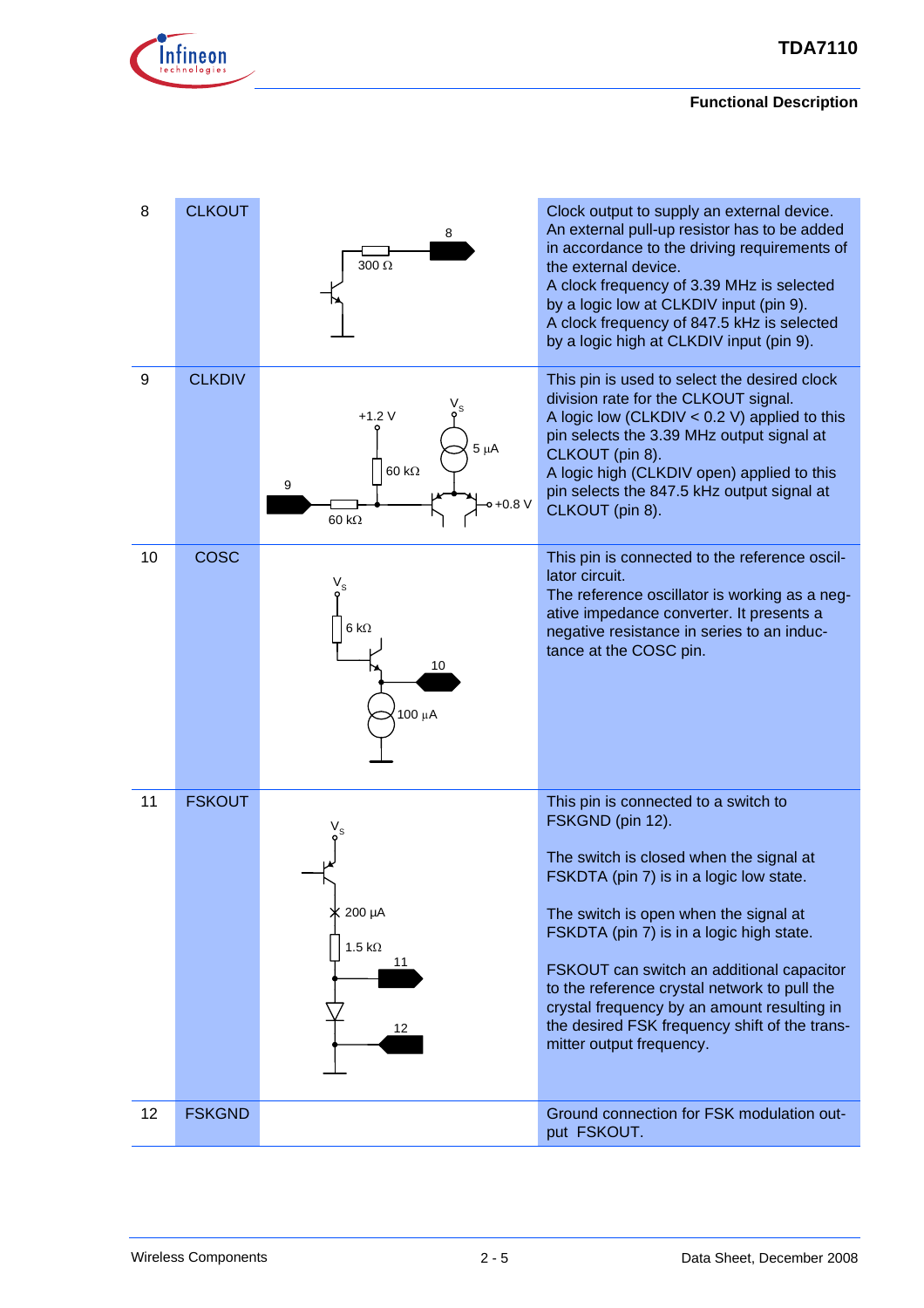#### **Functional Description**





1) Indicated voltages and currents apply for PLL Enable Mode and Transmit Mode. In Power Down Mode, the values are zero or high-ohmic.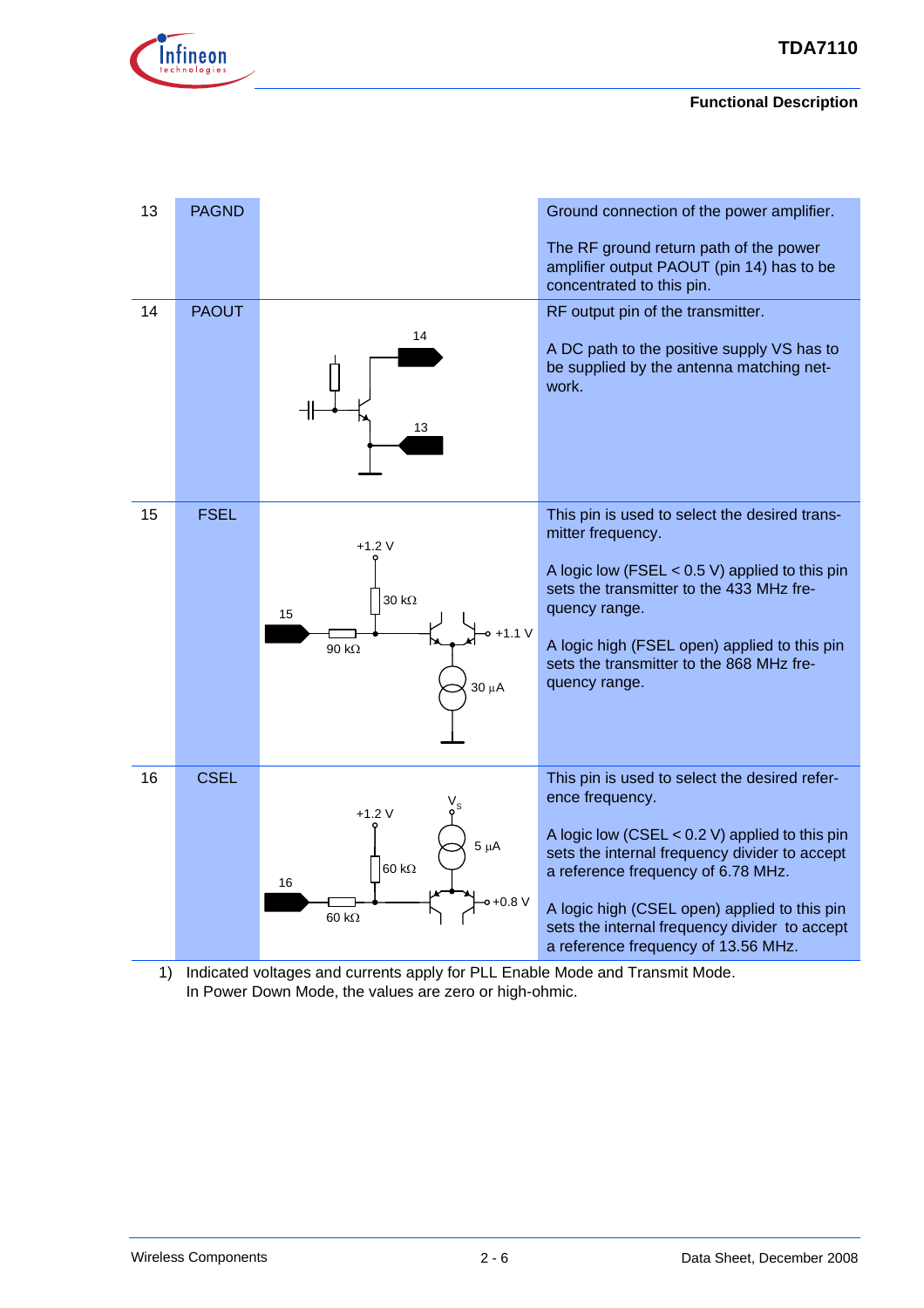

<span id="page-12-0"></span>

## **2.3 Functional Block diagram**

Block\_diagram.wmf

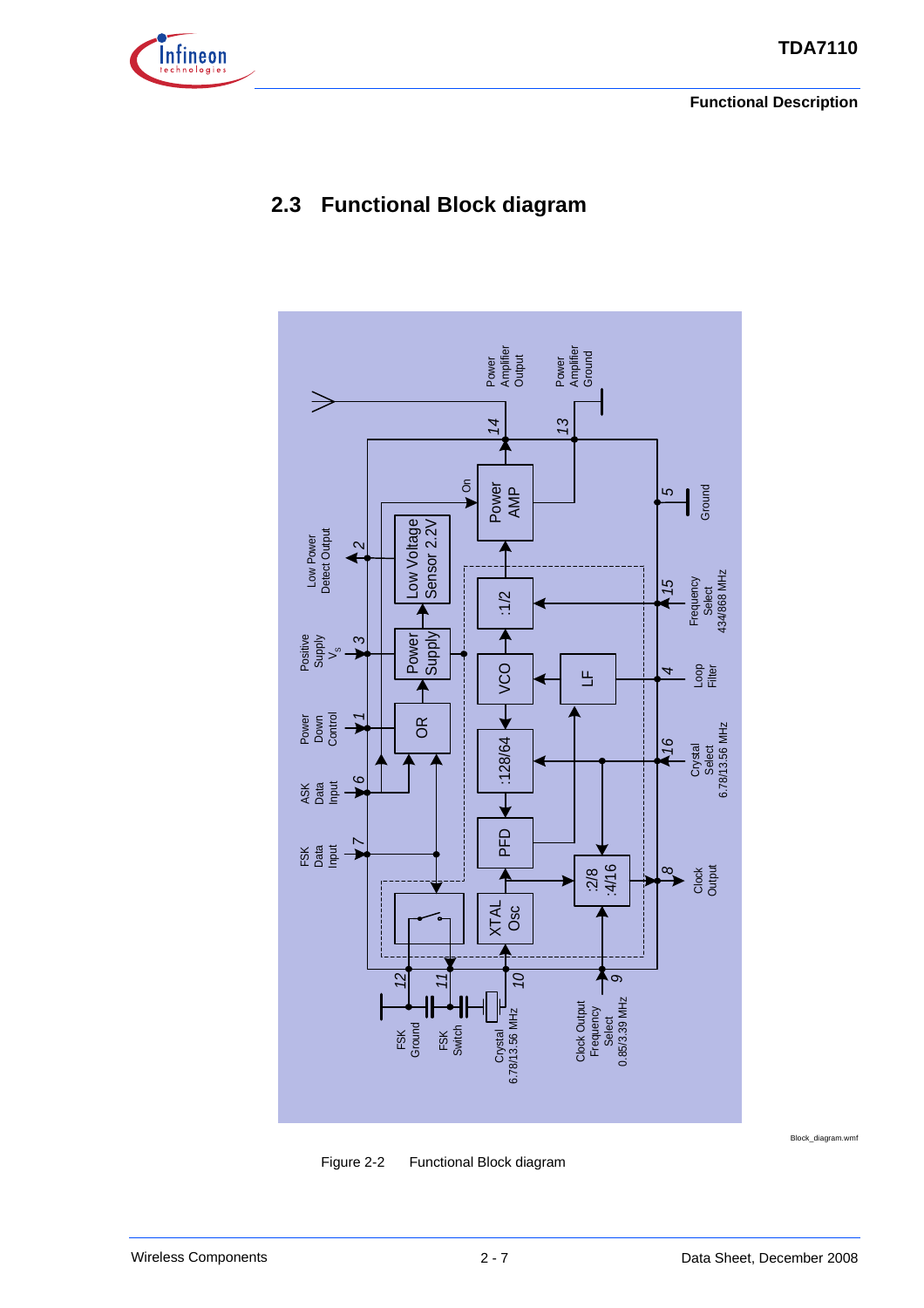

## <span id="page-13-0"></span>**2.4 Functional Blocks**

#### <span id="page-13-1"></span>**2.4.1 PLL Synthesizer**

The Phase Locked Loop synthesizer consists of a Voltage Controlled Oscillator (VCO), an asynchronous divider chain, a phase detector, a charge pump and a loop filter. It is fully implemented on chip. The tuning circuit of the VCO consisting of spiral inductors and varactor diodes is on chip, too. Therefore no additional external components are necessary. The nominal center frequency of the VCO is 869 MHz. The oscillator signal is fed both, to the synthesizer divider chain and to the power amplifier. The overall division ratio of the asynchronous divider chain is 128 in case of a 6.78 MHz crystal or 64 in case of a 13.56 MHz crystal and can be selected via CSEL (pin 16). The phase detector is a Type IV PD with charge pump. The passive loop filter is realized on chip.

#### <span id="page-13-2"></span>**2.4.2 Crystal Oscillator**

The crystal oscillator operates either at 6.78 MHz or at 13.56 MHz.

The reference frequency can be chosen by the signal at CSEL (pin 16).

| Table 2-3                                                   |                          |
|-------------------------------------------------------------|--------------------------|
| CSEL (pin 16)                                               | <b>Crystal Frequency</b> |
| $Low^{1)}$                                                  | 6.78 MHz                 |
| Open <sup>2)</sup>                                          | 13.56 MHz                |
| Voltage at $pin < 0.2$ V<br>Low:<br>Open:<br>Pin open<br>2) |                          |

For both quartz frequency options, 847.5 kHz or 3.39 MHz are available as output frequencies of the clock output CLKOUT (pin 8) to drive the clock input of a micro controller.

The frequency at CLKOUT (pin 8) is controlled by the signal at CLKDIV (pin 9)

| Table 2-4                                                                         |                         |
|-----------------------------------------------------------------------------------|-------------------------|
| <b>CLKDIV</b> (pin 9)                                                             | <b>CLKOUT Frequency</b> |
| $Low^{1)}$                                                                        | 3.39 MHz                |
| Open <sup>2)</sup>                                                                | 847.5 kHz               |
| Voltage at $pin < 0.2$ V<br>1)<br>Low:<br>ΩÎ.<br>$\bigcap_{n \geq n}$<br>Din anon |                         |

2) Open: Pin open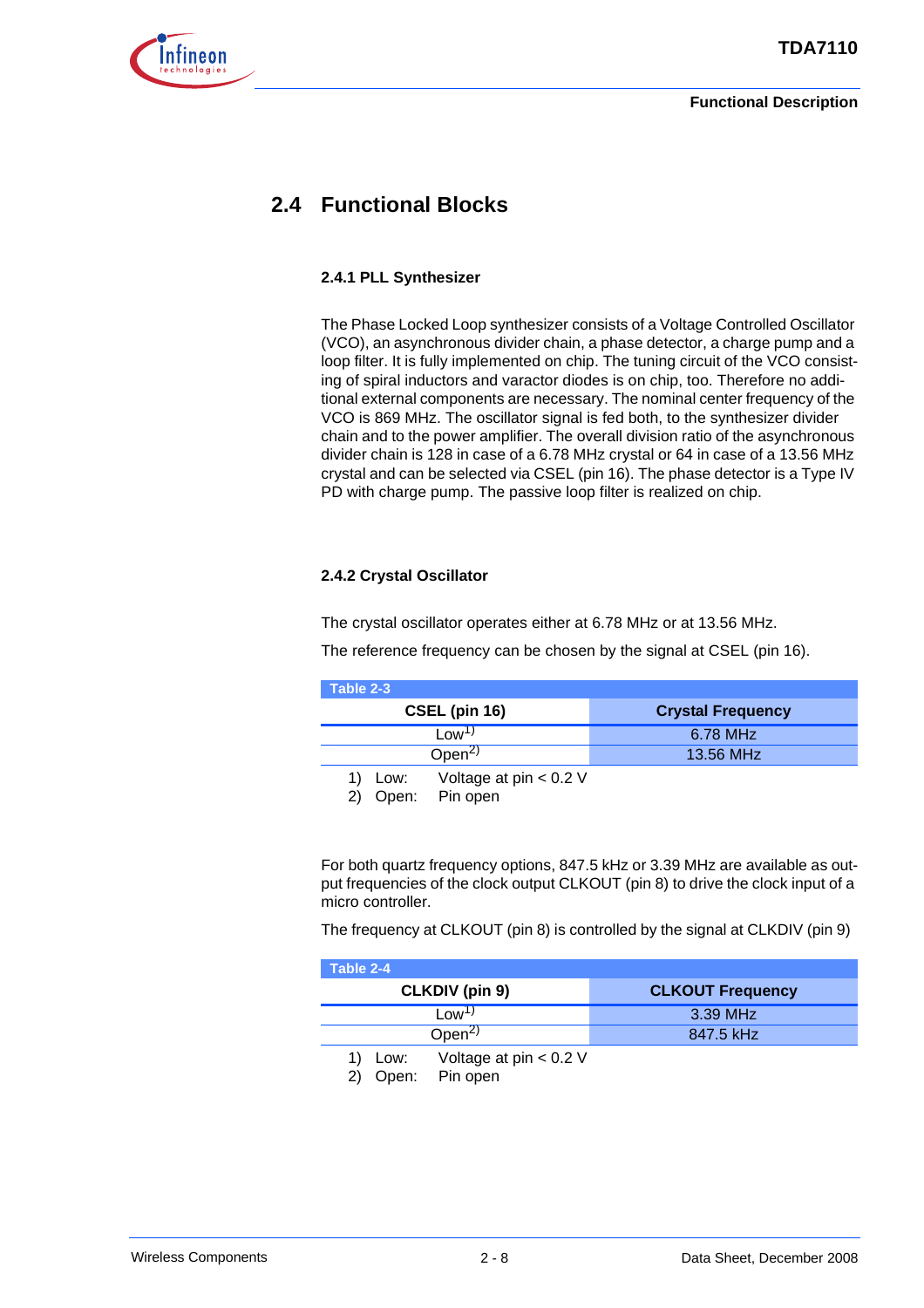

To achieve FSK transmission, the oscillator frequency can be detuned by a fixed amount by switching an external capacitor via FSKOUT (pin 11).

The condition of the switch is controlled by the signal at FSKDTA (pin 7).

| Table 2-5                                                                                                  |                   |
|------------------------------------------------------------------------------------------------------------|-------------------|
| <b>FSKDTA (pin7)</b>                                                                                       | <b>FSK Switch</b> |
| Low <sup>1</sup>                                                                                           | <b>CLOSED</b>     |
| Open <sup>2)</sup> , High <sup>3)</sup>                                                                    | <b>OPEN</b>       |
| Voltage at $pin < 0.5$ V<br>1)<br>Low:<br>Open:<br>2)<br>Pin open<br>Voltage at pin > 1.5 V<br>High:<br>3) |                   |

#### <span id="page-14-0"></span>**2.4.3 Power Amplifier**

In case of operation in the 868-870 MHz band, the power amplifier is fed directly from the voltage controlled oscillator. In case of operation in the 433-435 MHz band, the VCO frequency is divided by 2. This is controlled by FSEL (pin 15) as described in the table below.

| Table 2-6 '                      |                                |
|----------------------------------|--------------------------------|
| FSEL (pin 15)                    | <b>Radiated Frequency Band</b> |
| Low <sup>1</sup>                 | 433 MHz                        |
| Open <sup>2)</sup>               | 868 MHz                        |
| Voltage at $pin < 0.5$ V<br>Low: |                                |

2) Open: Pin open

The Power Amplifier can be switched on and off by the signal at ASKDTA (pin 6).

| Table 2-7                               |                        |
|-----------------------------------------|------------------------|
| <b>ASKDTA</b> (pin 6)                   | <b>Power Amplifier</b> |
| Low''                                   | OFF                    |
| Open <sup>2)</sup> , High <sup>3)</sup> | ON                     |
| 1) Low: Voltage at $pin < 0.5$ V        |                        |
| Open: Pin open<br>2)                    |                        |

3) High: Voltage at pin > 1.5 V

The Power Amplifier has an Open Collector output at PAOUT (pin 14) and requires an external pull-up coil to provide bias. The coil is part of the tuning and matching LC circuitry to get best performance with the external loop antenna. To achieve the best power amplifier efficiency, the high frequency voltage swing at PAOUT (pin 14) should be twice the supply voltage.

The power amplifier has its own ground pin PAGND (pin 13) in order to reduce the amount of coupling to the other circuits.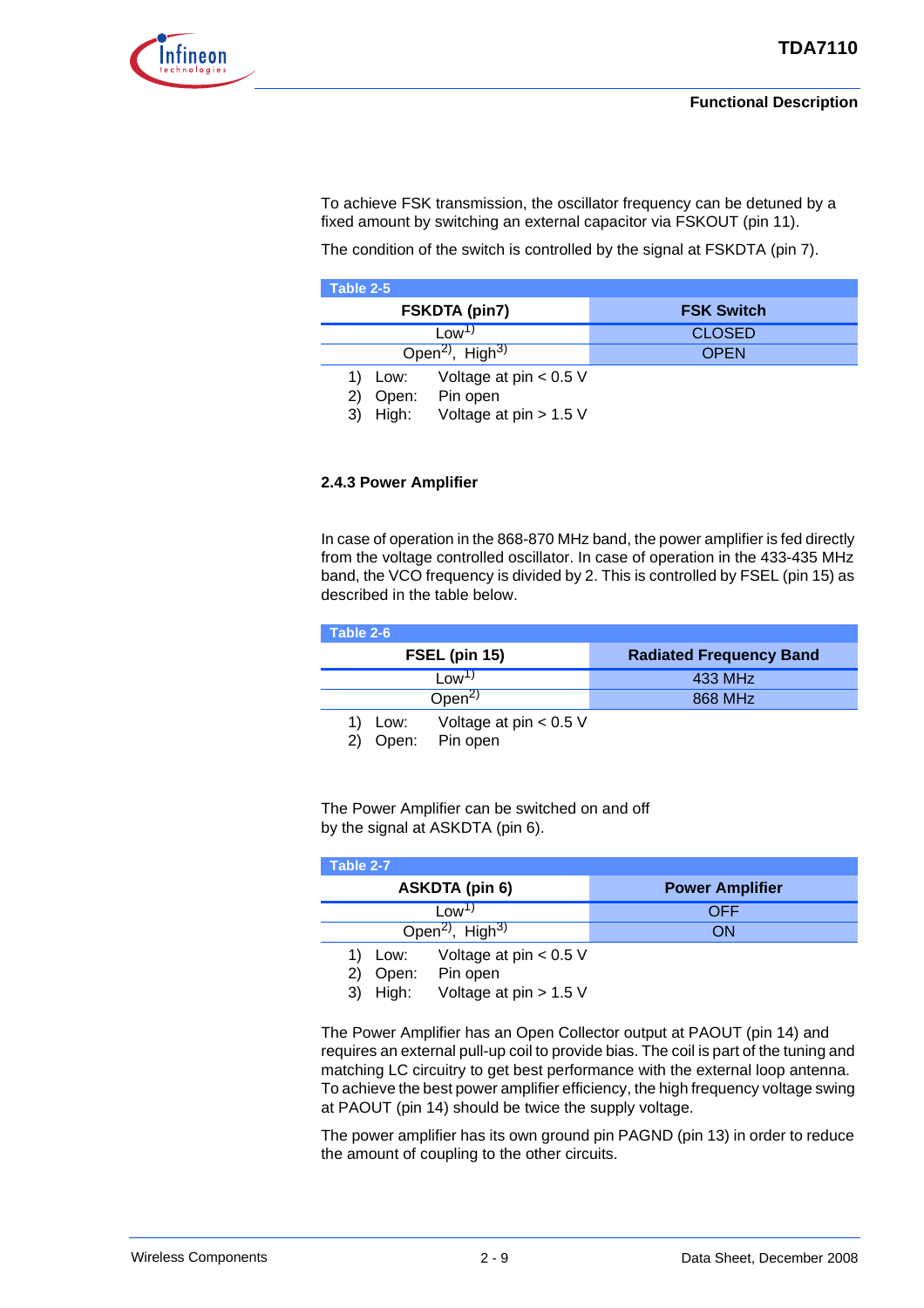#### **Functional Description**



#### <span id="page-15-0"></span>**2.4.4 Low Power Detect**

The supply voltage is sensed by a low power detector. When the supply voltage drops below 2.15 V, the output LPD (pin 2) switches to the low-state. To minimize the external component count, an internal pull-up current of 40 µA gives the output a high-state at supply voltages above 2.15 V.

The output LPD (pin 2) can either be connected to ASKDTA (pin 6) to switch off the PA as soon as the supply voltage drops below 2.15 V or it can be used to inform a micro-controller to stop the transmission after the current data packet.

#### <span id="page-15-1"></span>**2.4.5 Power Modes**

The IC provides three power modes, the POWER DOWN MODE, the PLL ENABLE MODE and the TRANSMIT MODE.

#### <span id="page-15-2"></span>**2.4.5.1 Power Down Mode**

In the POWER DOWN MODE the complete chip is switched off.

The current consumption is typically 0.25 nA at 3 V 25°C.

This current doubles every 8°C. The value at +85°C is typically 14 nA.

#### <span id="page-15-3"></span>**2.4.5.2 PLL Enable Mode**

In the PLL ENABLE MODE the PLL is switched on but the power amplifier is turned off to avoid undesired power radiation during the time the PLL needs to settle. The turn on time of the PLL is determined mainly by the turn on time of the crystal oscillator and is less than 1 msec when the specified crystal is used.

The current consumption is typically 4 mA.

#### <span id="page-15-4"></span>**2.4.5.3 Transmit Mode**

In the TRANSMIT MODE the PLL is switched on and the power amplifier is turned on too.

The current consumption of the IC is typically 13 mA when using a proper transforming network at PAOUT, see [Figure 3-1](#page-21-0).

#### **2.4.5.4 Power mode control**

The bias circuitry is powered up via a voltage  $V > 1.5$  V at the pin PDWN (pin 1). When the bias circuitry is powered up, the pins ASKDTA and FSKDTA are pulled up internally.

Forcing the voltage at the pins low overrides the internally set state.

Alternatively, if the voltage at ASKDTA or FSKDTA is forced high externally, the PDWN pin is pulled up internally via a current source. In this case, it is not necessary to connect the PDWN pin, it is recommended to leave it open.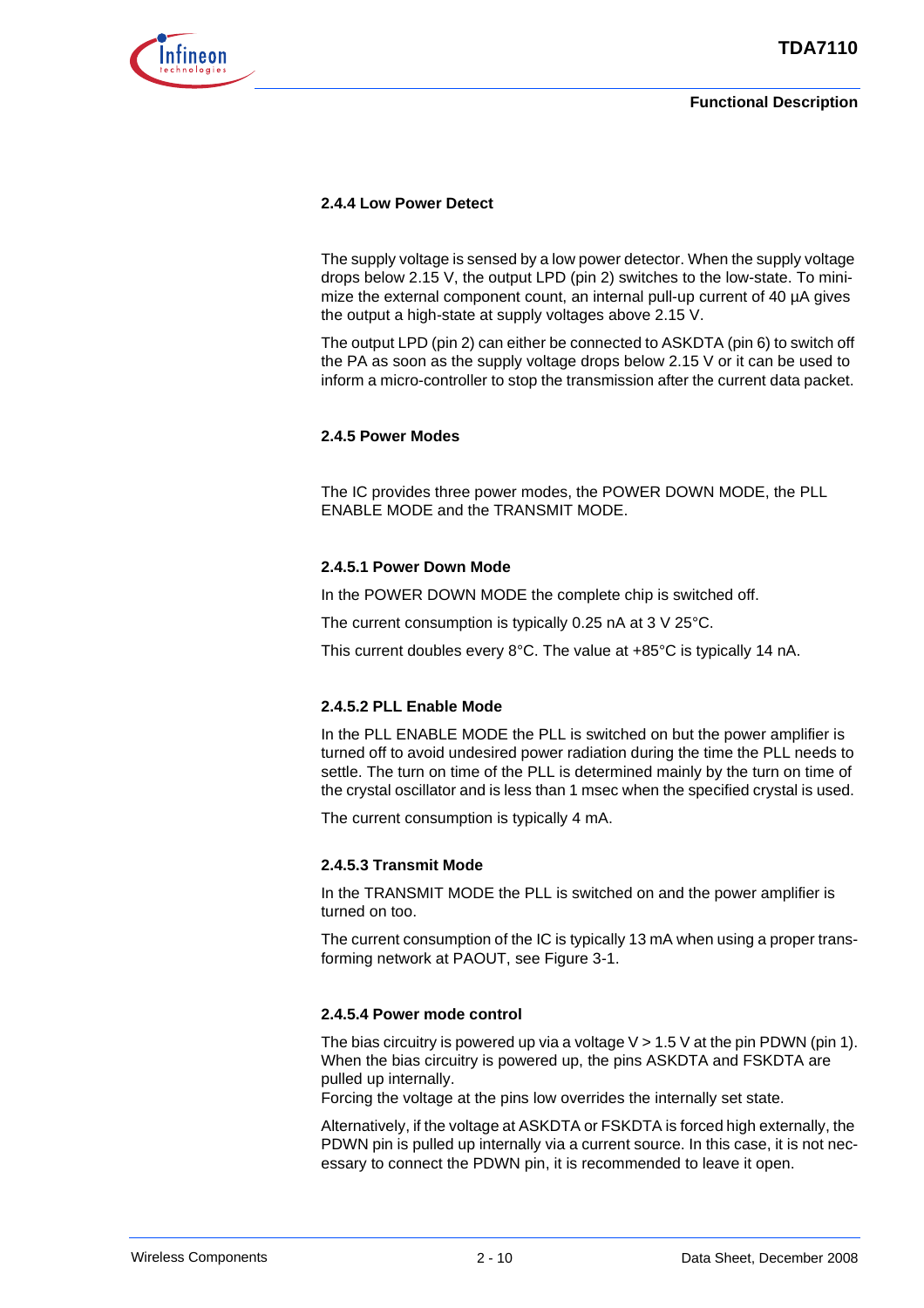



The principle schematic of the power mode control circuitry is shown in [Figure 2-5](#page-16-0).

Power\_Mode.wmf

<span id="page-16-0"></span>Figure 2-5 Power mode control circuitry

Table 3-8 provides a listing of how to get into the different power modes

| Table 2-8                                                                                                                                                    |                                |            |                   |  |  |  |
|--------------------------------------------------------------------------------------------------------------------------------------------------------------|--------------------------------|------------|-------------------|--|--|--|
| <b>PDWN</b>                                                                                                                                                  | <b>FSKDTA</b><br><b>ASKDTA</b> |            | <b>MODE</b>       |  |  |  |
| Low <sup>1</sup>                                                                                                                                             | Low, Open                      | Low, Open  | <b>POWER DOWN</b> |  |  |  |
| Open <sup>2</sup>                                                                                                                                            | Low                            | Low        |                   |  |  |  |
| High <sup>3</sup>                                                                                                                                            | Low, Open, High                | Low        | <b>PLL ENABLE</b> |  |  |  |
| Open                                                                                                                                                         | <b>High</b>                    | Low        |                   |  |  |  |
| High                                                                                                                                                         | Low, Open, High                | Open, High |                   |  |  |  |
| Open                                                                                                                                                         | High                           | Open, High | <b>TRANSMIT</b>   |  |  |  |
| Open                                                                                                                                                         | Low, Open, High                | High       |                   |  |  |  |
| Voltage at pin < 0.7 V (PDWN)<br>1)<br>Low:<br>Voltage at pin < 0.5 V (FSKDTA, ASKDTA)<br>2)<br>Pin open<br>Open:<br>Voltage at $pin > 1.5 V$<br>3)<br>High: |                                |            |                   |  |  |  |

Other combinations of the control pins PDWN, FSKDTA and ASKDTA are not recommended.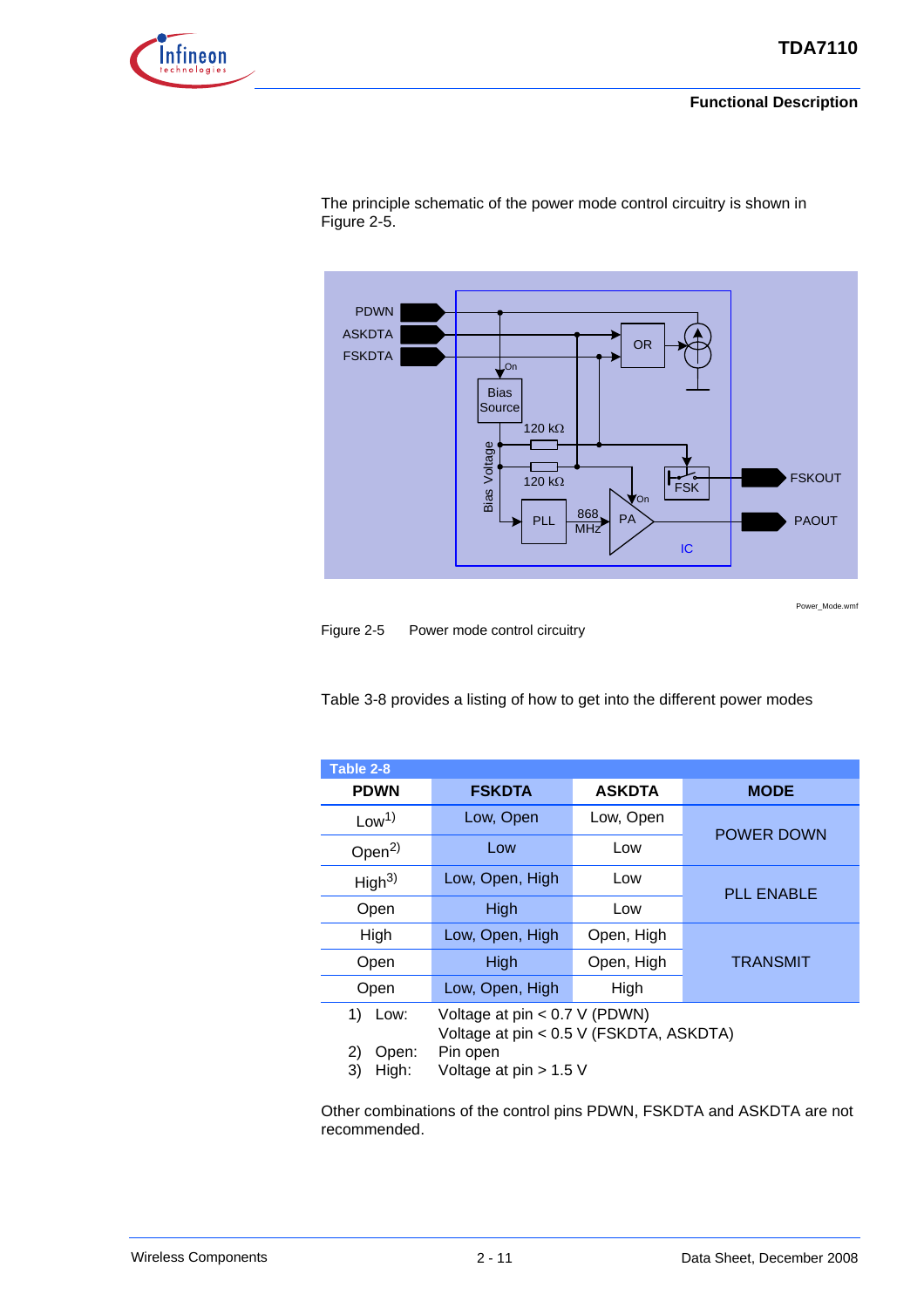ASK\_mod.wmf



## **FSKDTA** High -Low to **ASKDTA** to min. 1 msec. t t DATA Open, High  $Low$   $\rightarrow$ Modes: — Power Down  $\rightarrow$  - PLL Enable -  $\rightarrow$  - Transmit-

## <span id="page-17-0"></span>**2.4.6 Recommended timing diagrams for ASK- and FSK-Modulation**

ASK Modulation using FSKDTA and ASKDTA, PDWN not connected

Figure 2-6 ASK Modulation



FSK Modulation using FSKDTA and ASKDTA, PDWN not connected

Figure 2-7 FSK Modulation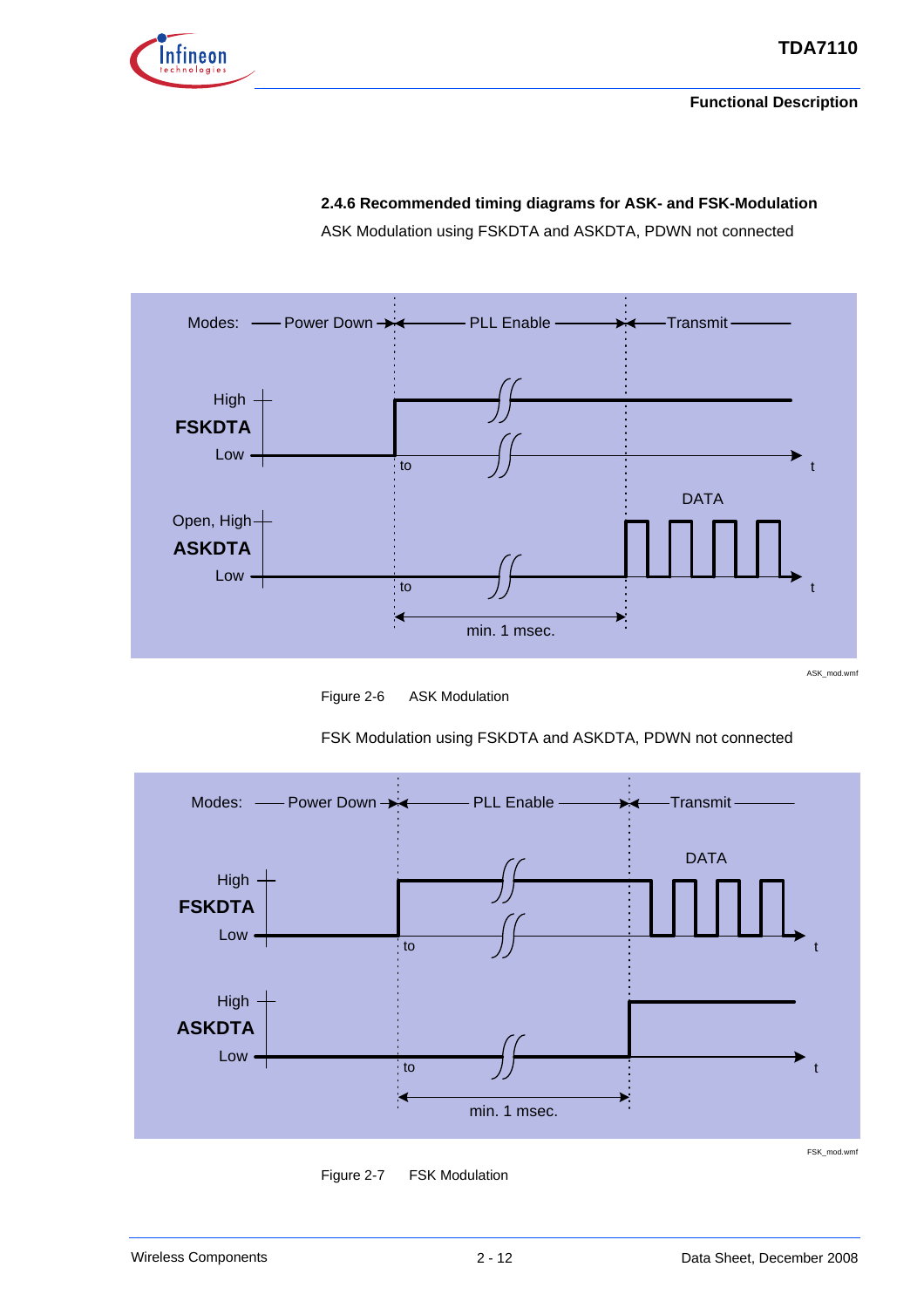

**Functional Description**



Alternative ASK Modulation, FSKDTA not connected.

Figure 2-8 Alternative ASK Modulation





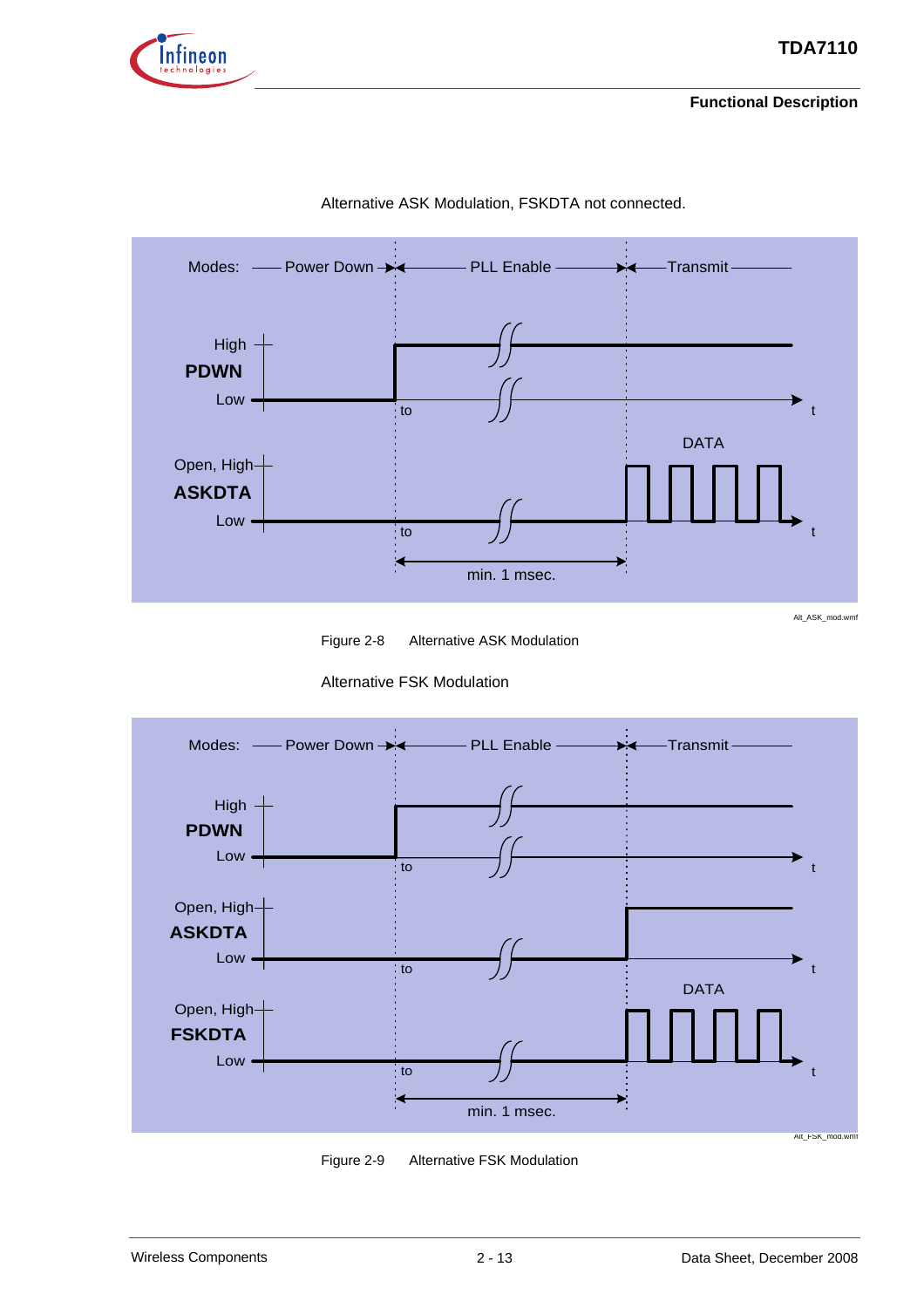

**Functional Description**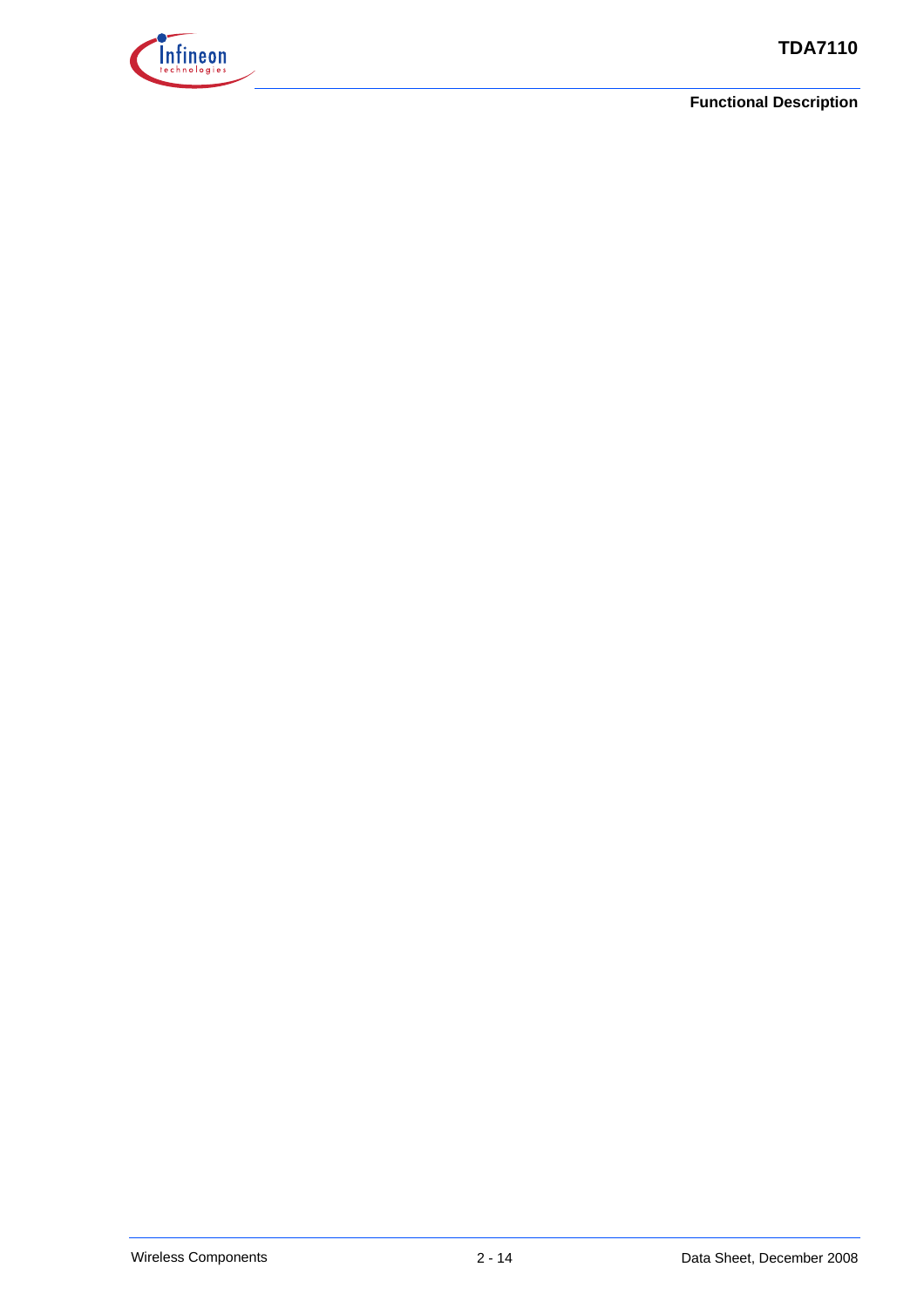

## **Contents of this Chapter**

| 3.1 50 Ohm-Output Testboard: Schematic3-2                   |  |
|-------------------------------------------------------------|--|
| 3.2 50 Ohm-Output Testboard: Layout3-3                      |  |
|                                                             |  |
|                                                             |  |
| 3.5 Design hints on the buffered clock output (CLKOUT). 3-7 |  |
|                                                             |  |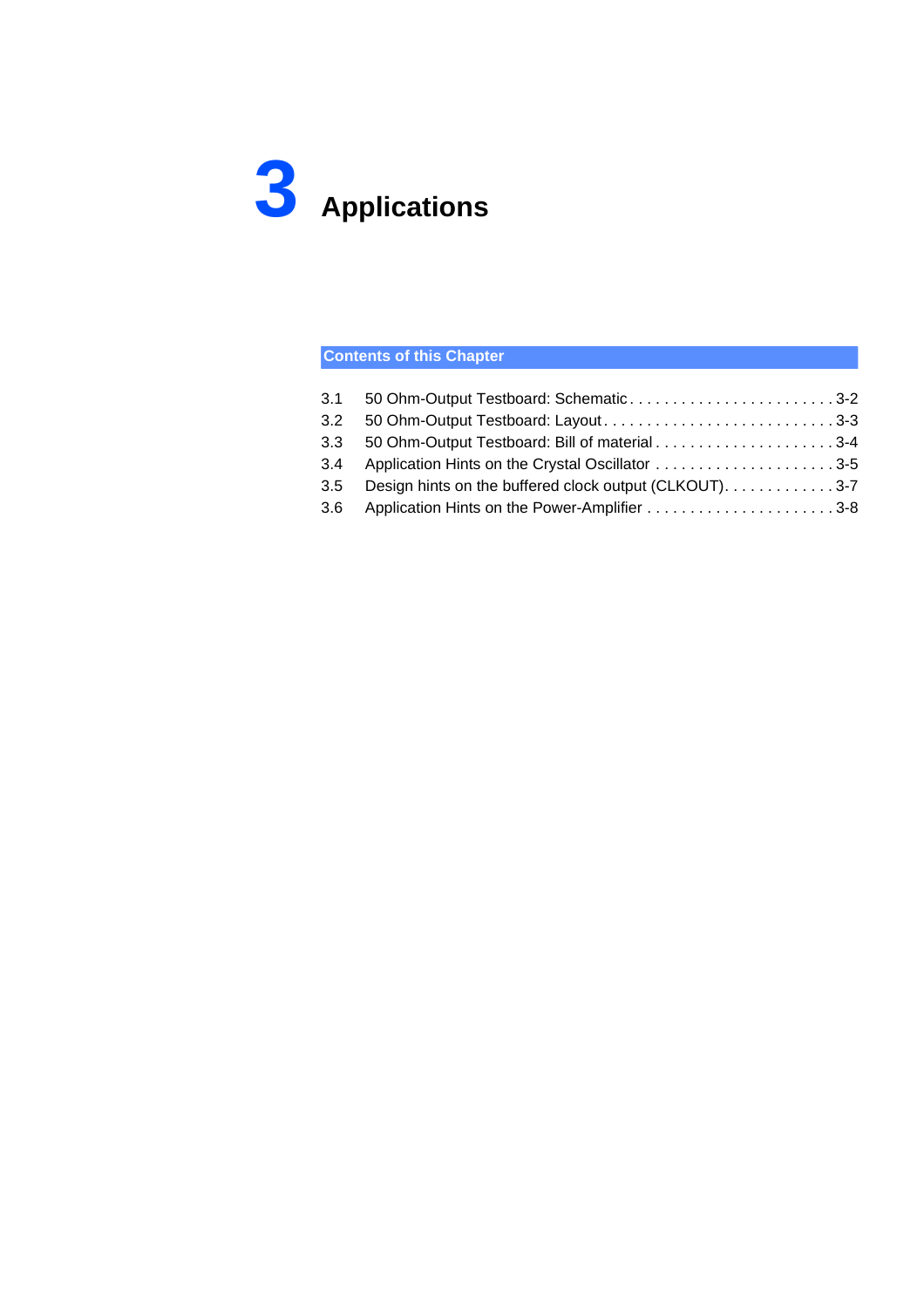

## <span id="page-21-1"></span>**3.1 50 Ohm-Output Testboard: Schematic**



50ohm\_test\_v5.wmf

#### <span id="page-21-0"></span>Figure 3-1 50Ω-output testboard schematic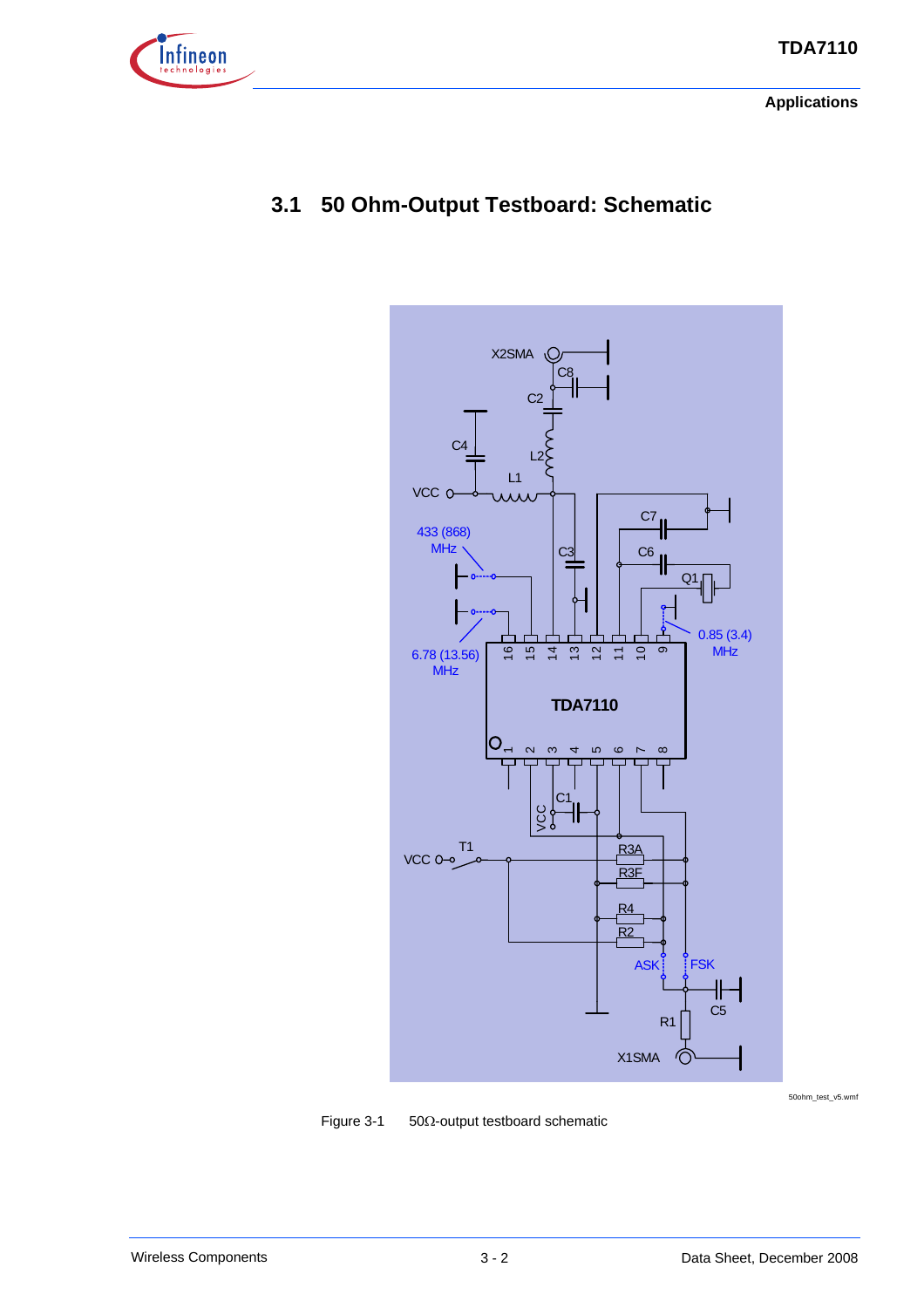



## <span id="page-22-0"></span>**3.2 50 Ohm-Output Testboard: Layout**



pcboben.pdf

Figure 3-2 Top Side of TDA7110-Testboard with 50 Ω-Output



pcbunten.pdf

Figure 3-3 Bottom Side of TDA7110-Testboard with 50 Ω-Output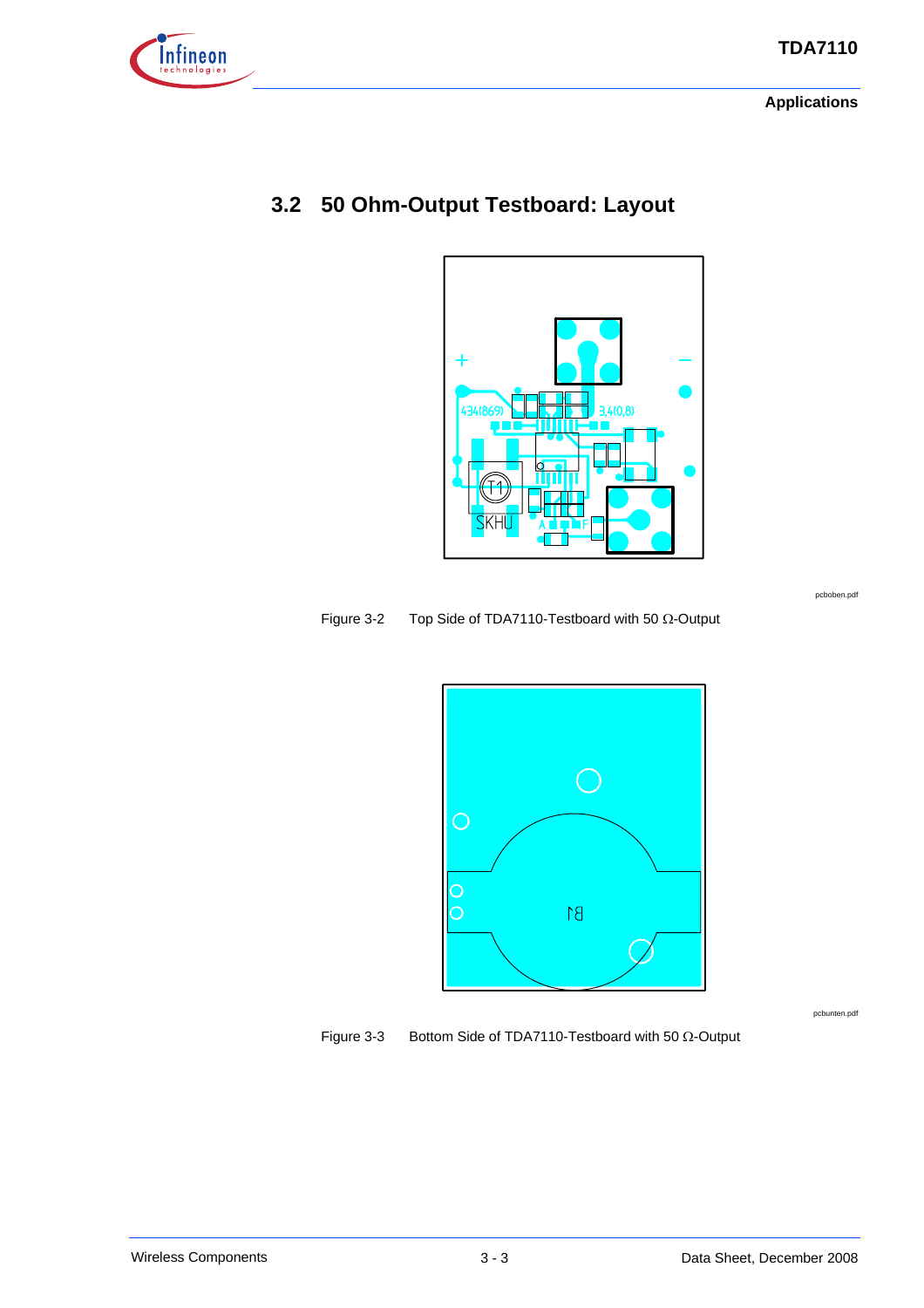

<span id="page-23-0"></span>

|                  | Table 3-1 Bill of material |                |                  |                    |                               |                                                                                 |
|------------------|----------------------------|----------------|------------------|--------------------|-------------------------------|---------------------------------------------------------------------------------|
| Part             | <b>Value</b>               | <b>434 MHz</b> | <b>869 MHz</b>   | <b>ASK</b>         | <b>FSK</b>                    | Specification                                                                   |
| R <sub>1</sub>   | 4.7k                       |                |                  |                    |                               | $0805, \pm 5\%$                                                                 |
| R <sub>2</sub>   |                            |                |                  |                    | 12k                           | $0805, \pm 5\%$                                                                 |
| R <sub>3</sub> A |                            |                |                  | 15k                |                               | $0805, \pm 5\%$                                                                 |
| R3F              |                            |                |                  |                    | 15k                           | $0805, \pm 5\%$                                                                 |
| R <sub>4</sub>   | open                       |                |                  |                    |                               | $0805, \pm 5\%$                                                                 |
| C <sub>1</sub>   | 47 <sub>nF</sub>           |                |                  |                    |                               | 0805, X7R, ± 10%                                                                |
| C <sub>2</sub>   |                            | 27pF           | 27pF             |                    |                               | 0805, COG, $\pm$ 5%                                                             |
| C <sub>3</sub>   |                            | 6.8pF          | 2.7pF            |                    |                               | 0805, COG, $\pm$ 0.1 pF                                                         |
| C <sub>4</sub>   |                            | 330pF          | 100pF            |                    |                               | 0805, COG, $\pm$ 5%                                                             |
| C <sub>5</sub>   | 1nF                        |                |                  |                    |                               | 0805, X7R, ± 10%                                                                |
| C <sub>6</sub>   |                            |                |                  | 6.8pF              | 434MHz: 10pF<br>868MHz: 8.2pF | 0805, COG, $\pm$ 0.1 pF                                                         |
| C7               |                            |                |                  | $\Omega$<br>Jumper | 434MHz: 6.8pF<br>868MHz: 15pF | 6.8pF: 0805, COG, $\pm$ 0.1pF<br>15pF: 0805, COG, ±1%<br>0805, $0\Omega$ Jumper |
| C <sub>8</sub>   |                            | 12pF           | 5.6pF            |                    |                               | 5.6pF: 0805, COG, $\pm$ 0.1pF<br>12pF: 0805, COG, ±1%                           |
| L1               |                            | 68nH           | 68nH             |                    |                               | TOKO LL2012-J                                                                   |
| L2               |                            | 27nH           | 10 <sub>nH</sub> |                    |                               | 27nH: TOKO LL1608-J<br>10nH: TOKO PTL2012-J                                     |
| Q <sub>1</sub>   | 13.56875 MHz,<br>$CL=20pF$ |                |                  |                    |                               | Tokyo Denpa TSS-3B<br>13568.75 kHz<br>Spec.No. 10-50205                         |
| IC <sub>1</sub>  | <b>TDA7110</b>             |                |                  |                    |                               |                                                                                 |
| T1               | Push-button                |                |                  |                    |                               | replaced by a short                                                             |
| X1               | SMA-S                      |                |                  |                    |                               | SMA standing                                                                    |
| X <sub>2</sub>   | SMA-S                      |                |                  |                    |                               | SMA standing                                                                    |

## **3.3 50 Ohm-Output Testboard: Bill of material**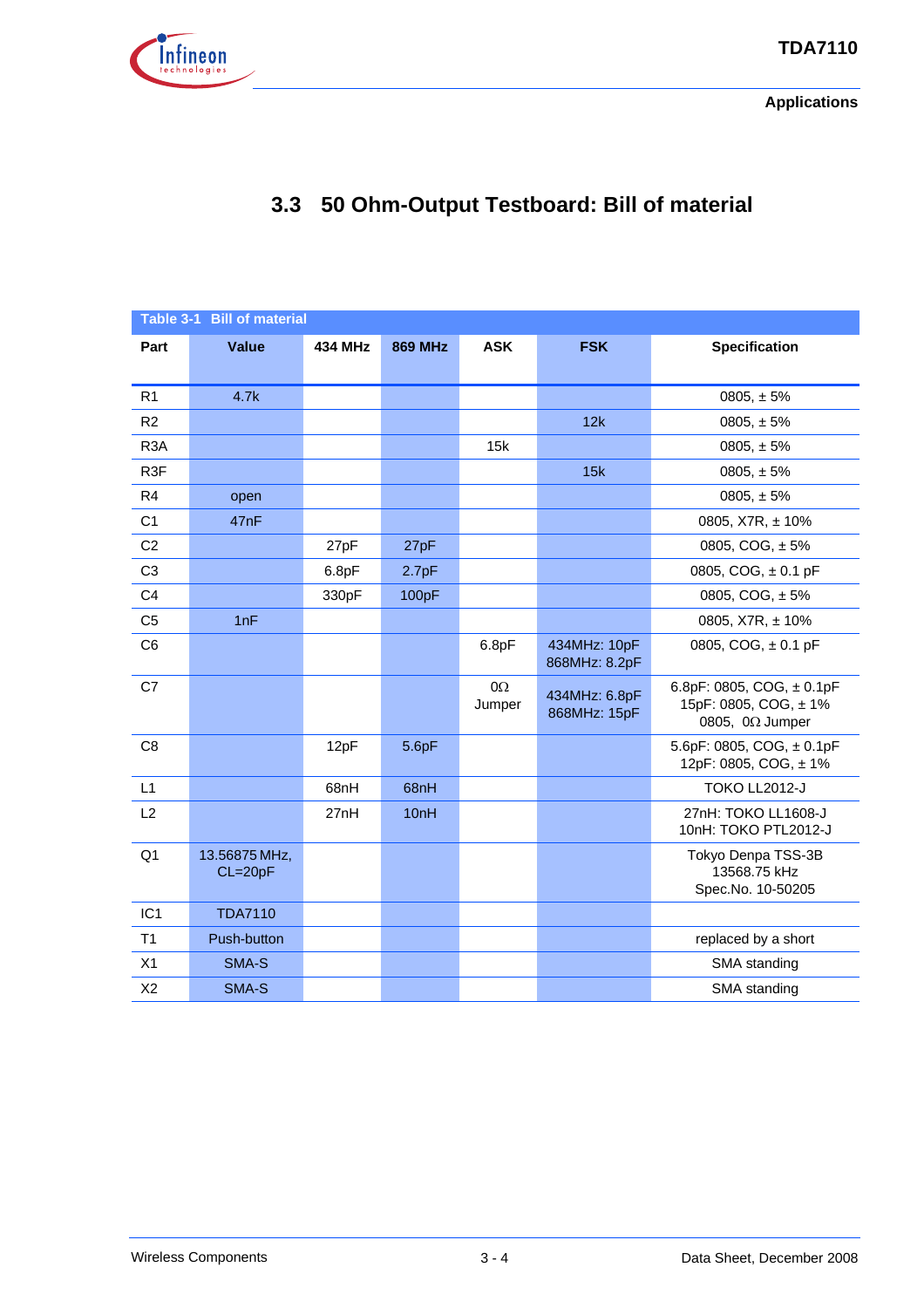

## <span id="page-24-0"></span>**3.4 Application Hints on the Crystal Oscillator**

The crystal oscillator achieves a turn on time less than 1 msec when the specified crystal is used. To achieve this, a NIC oscillator type is implemented in the TDA7110. The input impedance of this oscillator is a negative resistance in series to an inductance. Therefore the load capacitance of the crystal CL (specified by the crystal supplier) is transformed to the capacitance Cv.



$$
Cv = \frac{1}{\frac{1}{CL} + \omega^2 L} \tag{1}
$$

- CL: crystal load capacitance for nominal frequency
- ω: angular frequency
- L: inductance of the crystal oscillator

#### **Example for the ASK-Mode:**

Referring to the application circuit, in ASK-Mode the capacitance C7 is replaced by a short to ground. Assume a crystal frequency of 13.56 MHz and a crystal load capacitance of CL = 12 pF. The inductance L at 13.5 MHz is about 4.6  $\mu$ H. Therefore C6 is calculated to 8.567 pF, but due to parasitic capacitors of the board C6 usually has to be smaller (e.g. 6.8 pF in the ASK evalboard)

$$
Cv = \frac{1}{\frac{1}{CL} + \omega^2 L} = C6
$$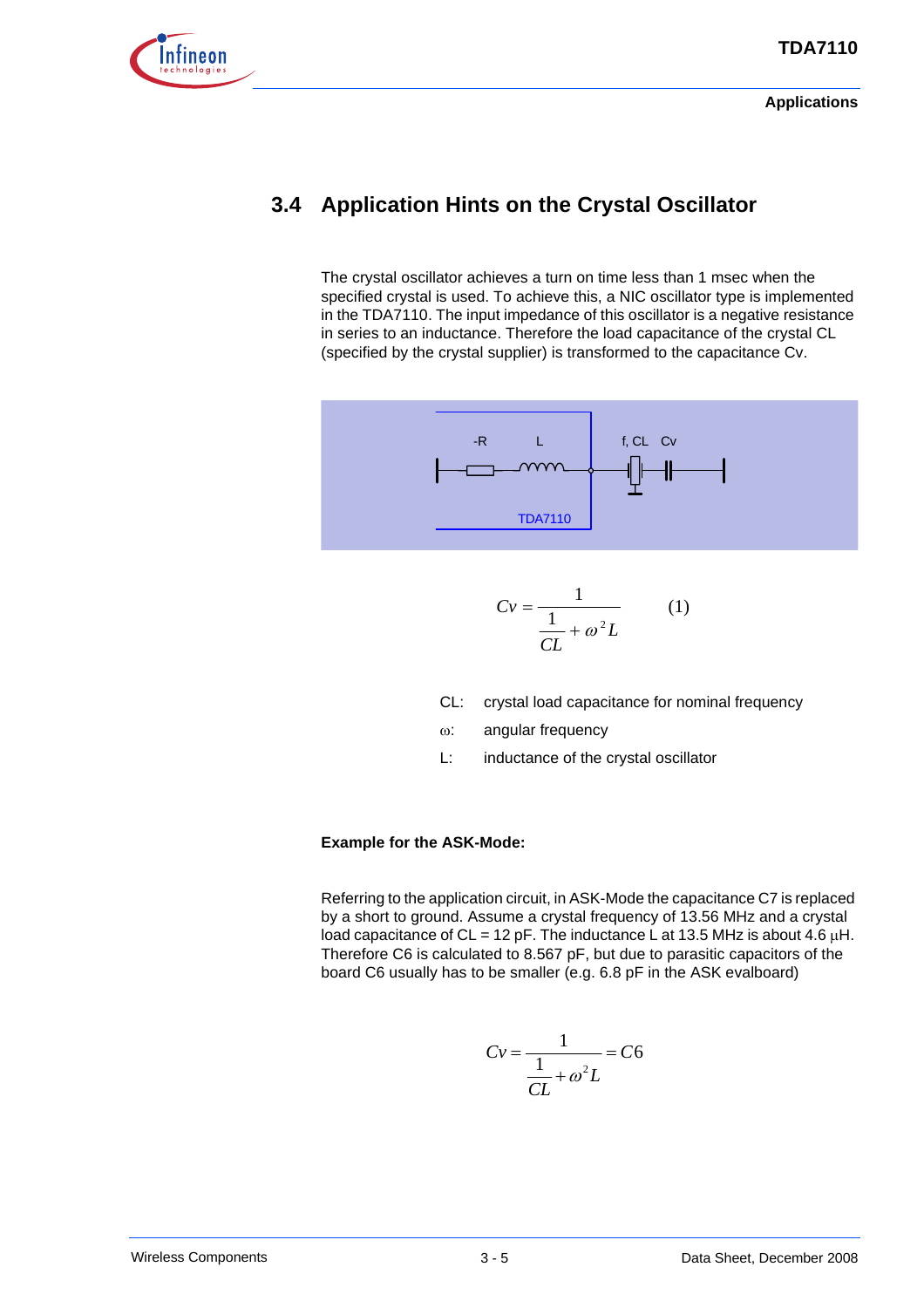

#### **Example for the FSK-Mode:**

FSK modulation is achieved by switching the load capacitance of the crystal as shown below.



The frequency deviation of the crystal oscillator is multiplied with the divider factor N of the Phase Locked Loop to the output of the power amplifier. In case of small frequency deviations (up to +/- 1000 ppm), the two desired load capacitances can be calculated with the formula below.

$$
CL \pm C1 = \frac{CL \mp C0 \frac{\Delta f}{N * f1} (1 + \frac{2(C0 + CL)}{C1})}{1 \pm \frac{\Delta f}{N * f1} (1 + \frac{2(C0 + CL)}{C1})}
$$

 $C_1$ : crystal load capacitance for nominal frequency  $C_0$ : shunt capacitance of the crystal

- $\overline{C_0}$ : shunt capacitance of the crystal<br>f: frequency
- frequency
- ω:  $ω = 2πf$ : angular frequency
- N: division ratio of the PLL
- df: peak frequency deviation

Because of the inductive part of the TDA7110, these values must be corrected by Formula 1). The value of Cv± can be calculated.

$$
Cv\pm = \frac{1}{\frac{1}{CL\pm} + \omega^2 L}
$$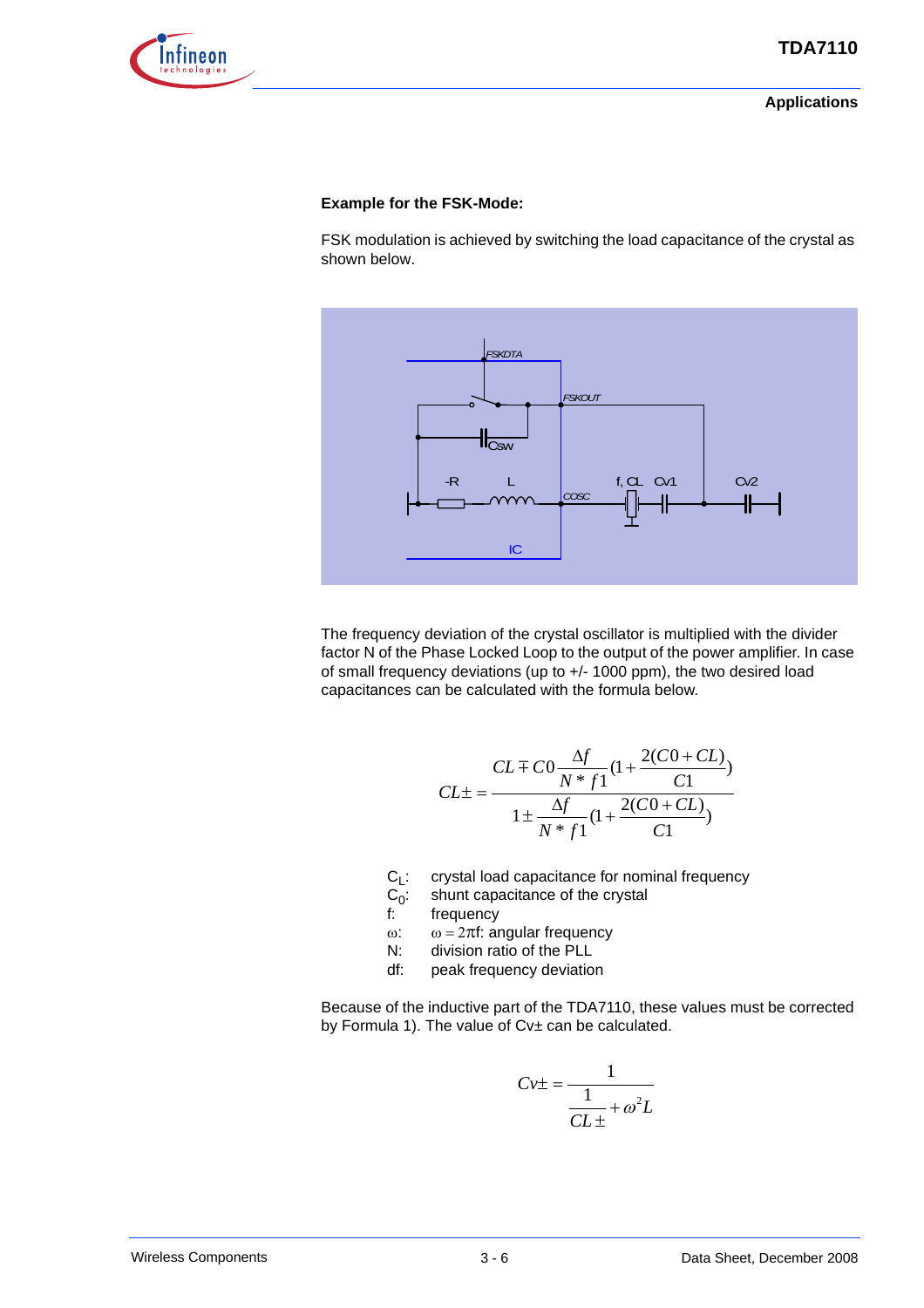

If the FSK switch is closed, Cv\_ is equal to Cv1 (C6 in the application diagram). If the FSK switch is open, Cv2 (C7 in the application diagram) can be calculated.

$$
Cv2 = C7 = \frac{Csw * Cv1 - (Cv+) * (Cv1 + Csw)}{(Cv+) - Cv1}
$$

- Csw: parallel capacitance of the FSK switch (3 pF incl. layout parasitics)
- Remark: These calculations are only approximations. The necessary values depend on the layout also and must be adapted for the specific application board.

The 434 MHz 50Ω-Output testboard shows an FSK-deviation of +/- 24 kHz, typically.

The 868 MHz 50Ω-Output testboard shows an FSK-deviation of +/- 27 kHz, typically.

## <span id="page-26-0"></span>**3.5 Design hints on the buffered clock output (CLKOUT)**

The CLKOUT pin is an open collector output. An external pull up resistor (RL) should be connected between this pin and the positive supply voltage. The value of RL is depending on the clock frequency and the load capacitance CLD (PCB board plus input capacitance of the microcontroller). RL can be calculated to:

$$
RL = \frac{1}{fCLKOUT * 8 * CLD}
$$

| Table 3-2 |                     |                      |               |  |
|-----------|---------------------|----------------------|---------------|--|
|           | fCLKOUT=<br>847 kHz | fCLKOUT=<br>3.39 MHz |               |  |
| CL[pF]    | $RL[ k\Omega ]$     | CL[pF]               | $RL[k\Omega]$ |  |
| 5         | 27                  | 5                    | 6.8           |  |
| 10        | 12                  | 10                   | 3.3           |  |
| 20        | 6.8                 | 20                   | 1.8           |  |

Remark: To achieve a low current consumption and a low spurious radiation, the largest possible RL should be chosen.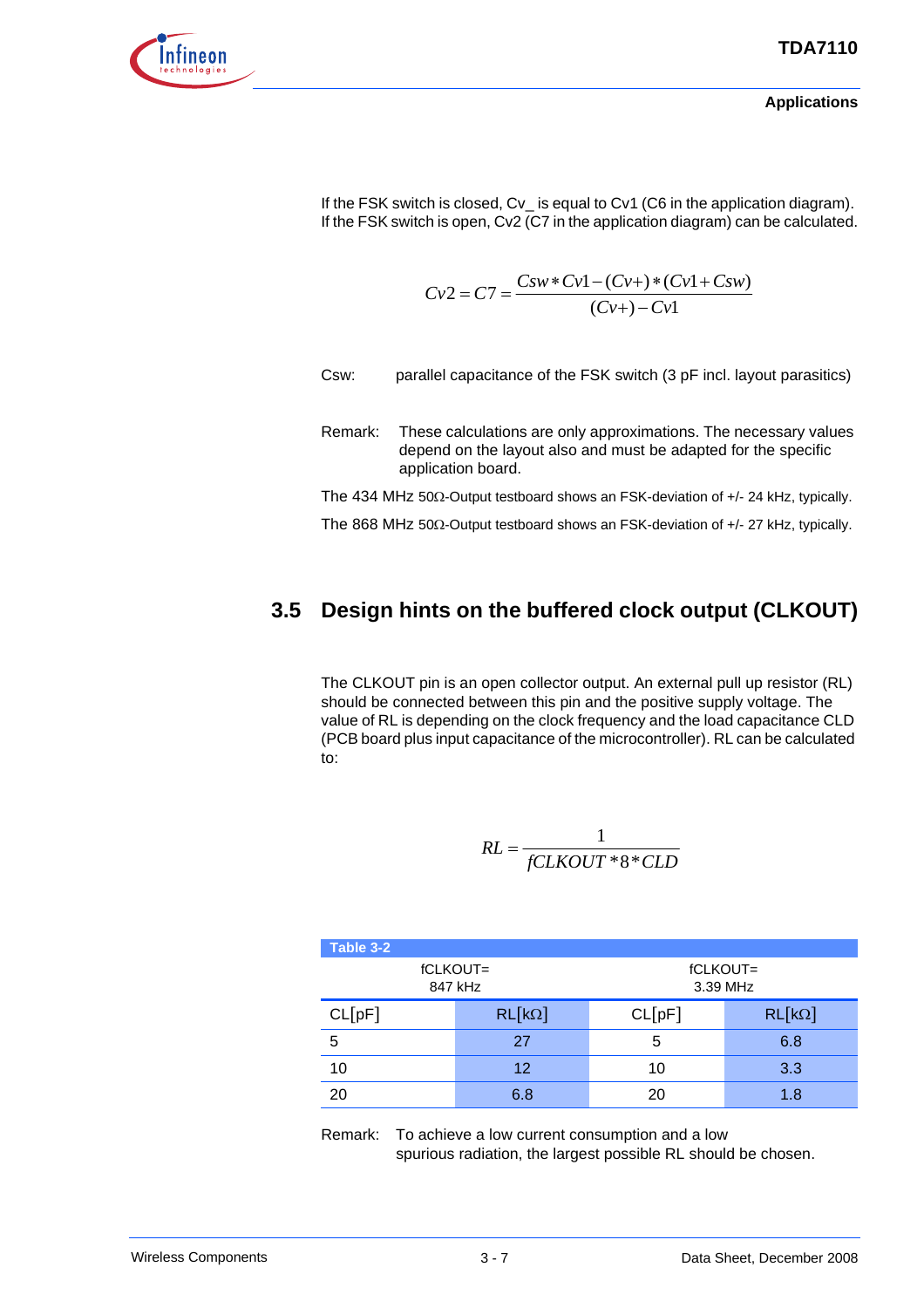

## <span id="page-27-0"></span>**3.6 Application Hints on the Power-Amplifier**

The power amplifier operates in a high efficient class C mode. This mode is characterized by a pulsed operation of the power amplifier transistor at a current flow angle of  $\theta$ << $\pi$ . A frequency selective network at the amplifier output passes the fundamental frequency component of the pulse spectrum of the collector current to the load. The load and its resonance transformation to the collector of the power amplifier can be generalized by the equivalent circuit of [Figure 3-4.](#page-27-1) The tank circuit L//C//RL in parallel to the output impedance of the transistor should be in resonance at the operating frequency of the transmitter.



Equivalent\_power.pdf

<span id="page-27-1"></span>Figure 3-4 Equivalent power amplifier tank circuit

The optimum load at the collector of the power amplifier for "critical" operation under idealized conditions at resonance is:

$$
R_{LC} = \frac{{V_s}^2}{2P_o}
$$

A typical value of  $R_{LC}$  for an RF output power of  $P_{o}=10$  mW is:

$$
R_{LC} = \frac{3^2}{2 \times 0.01} = 450 \Omega
$$

"Critical" operation is characterized by the RF peak voltage swing at the collector of the PA transistor to just reach the supply voltage  $V_S$ .

The high degree of efficiency under "critical" operating conditions can be explained by the low power losses at the transistor. During the conducting phase of the transistor, its collector voltage is very small. This way the power loss of the transistor, equal to  $i<sub>C</sub>^*u<sub>CE</sub>$ , is minimized. This is particularly true for small current flow angles of  $\theta < \pi$ .

In practice the RF-saturation voltage of the PA transistor and other parasitics reduce the "critical"  $R_{LC}$ .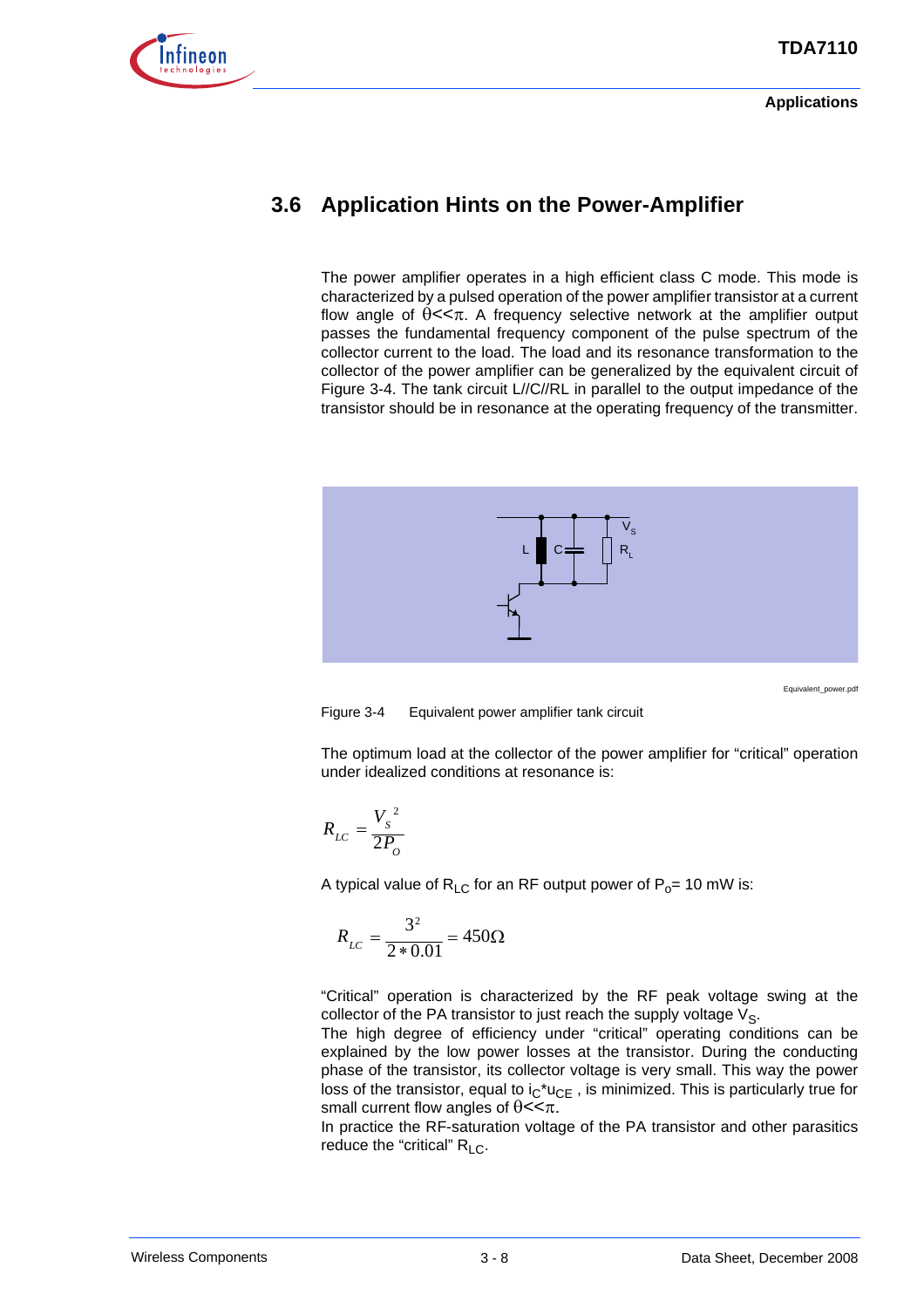

The output power  $P_0$  is reduced by operating in an "overcritical" mode characterised by  $R_L > R_{LC}$ .

The power efficiency (and the bandwidth) increase when operating at a slightly higher  $R_1$ , as shown in [Figure 3-5.](#page-28-0)

The collector efficiency E is defined as

$$
E = \frac{P_o}{V_s I_c}
$$

The diagram of [Figure 3-5](#page-28-0) was measured directly at the PA-output at  $V_S = 3$  V. Losses in the matching circuitry decrease the output power by about 1.5 dB. As can be seen from the diagram, 250  $\Omega$  is the optimum impedance for operation at 3 V. For an approximation of  $R_{\text{OPT}}$  and  $P_{\text{OUT}}$  at other supply voltages those two formulas can be used:

$$
R_{OPT} \sim V_S
$$

and

$$
P_{OUT} \sim R_{OPT}
$$



Power\_E\_vs\_RL.pdf

<span id="page-28-0"></span>Figure 3-5 Output power  $P_0$  (mW) and collector efficiency E vs. load resistor R<sub>L</sub>.

The DC collector current I<sub>c</sub> of the power amplifier and the RF output power P<sub>o</sub> vary with the load resistor  $\mathsf{R}_\mathsf{L}.$  This is typical for overcritical operation of class C amplifiers. The collector current will show a characteristic dip at the resonance frequency for this type of "overcritical" operation. The depth of this dip will increase with higher values of  $R_1$ .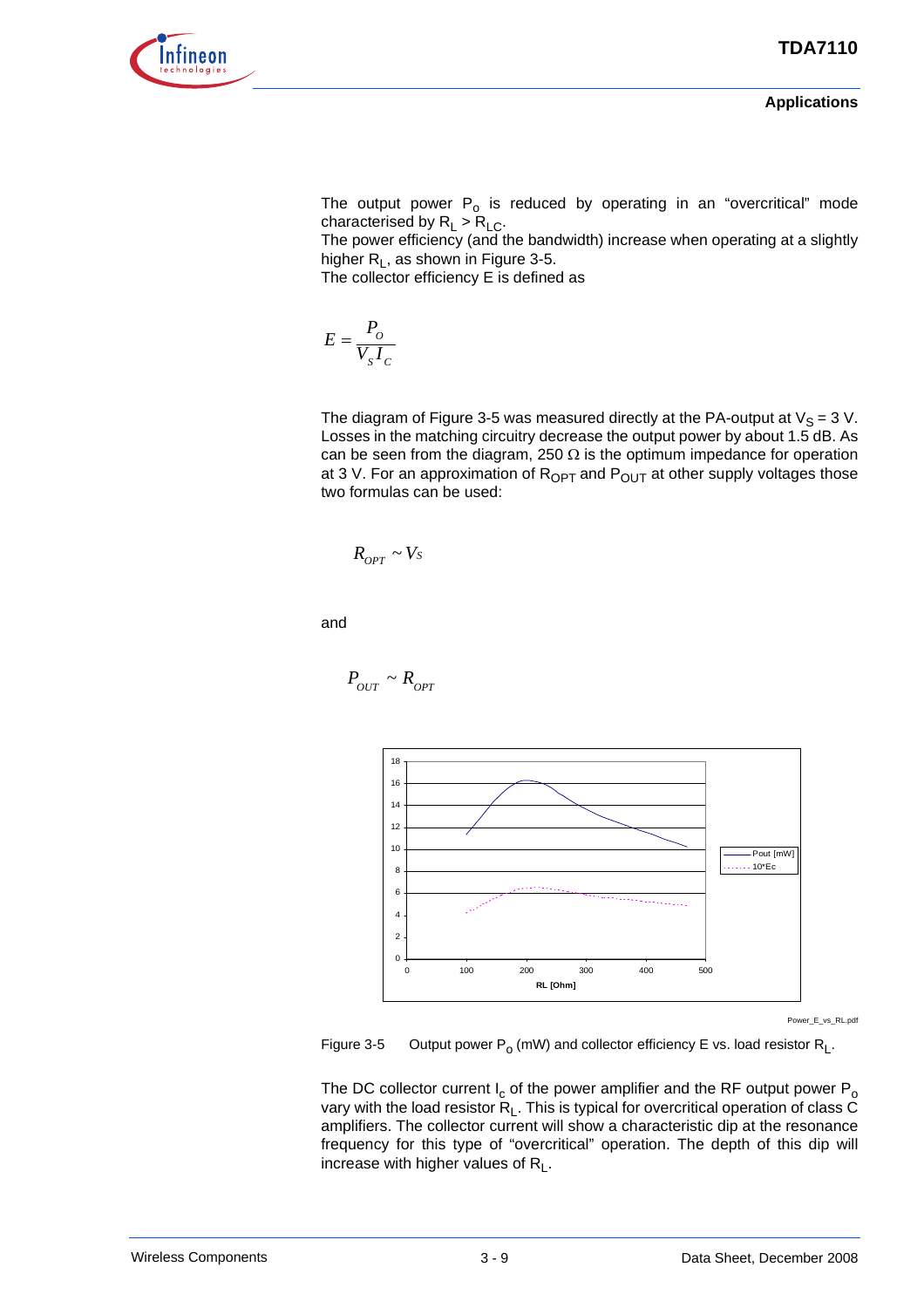

#### **Applications**

As [Figure 3-6](#page-29-0) shows, detuning beyond the bandwidth of the matching circuit results in an increase of the collector current of the power amplifier and in some loss of output power. This diagram shows the data for the circuit of the test board at the frequency of 434 MHz. The behaviour at 868 MHz is similar. The effective load resistance of this circuit is  $R_1 = 250 \Omega$ , which is the optimum impedance for operation at 3 V. This will lead to a dip of the collector current of approx. 10%.



pout\_vs\_frequ.wm

<span id="page-29-0"></span>Figure 3-6 Output power and collector current vs. frequency

C3, L2-C2 and C8 are the main matching components which are used to transform the 50  $\Omega$  load at the SMA-RF-connector to a higher impedance at the PA-output (250  $\Omega$  @ 3 V). L1 can be used for some finetuning of the resonant frequency but should not become too small in order to keep its losses low.

The transformed impedance of 250+j0  $\Omega$  at the PA-output-pin can be verified with a network analyzer using the following measurement procedure:

- 1. Calibrate your network analyzer.
- 2. Connect some short, low-loss 50  $\Omega$  cable to your network analyzer with an open end on one side. Semirigid cable works best.
- 3. Use the "Port Extension" feature of your network analyzer to shift the reference plane of your network analyzer to the open end of the cable.
- 4. Connect the center-conductor of the cable to the solder pad of the pin "PA" of the IC. The outer conductor has to be grounded. Very short connections have to be used. Do not remove the IC or any part of the matching-components!
- 5. Screw a 50 Ω dummy-load on the RF-I/O-SMA-connector
- 6. Be sure that your network analyzer is AC-coupled and turn on the power supply of the IC. The TDA7110 has to be in PLL-Enable-Mode.
- 7. Measure the S-parameter S11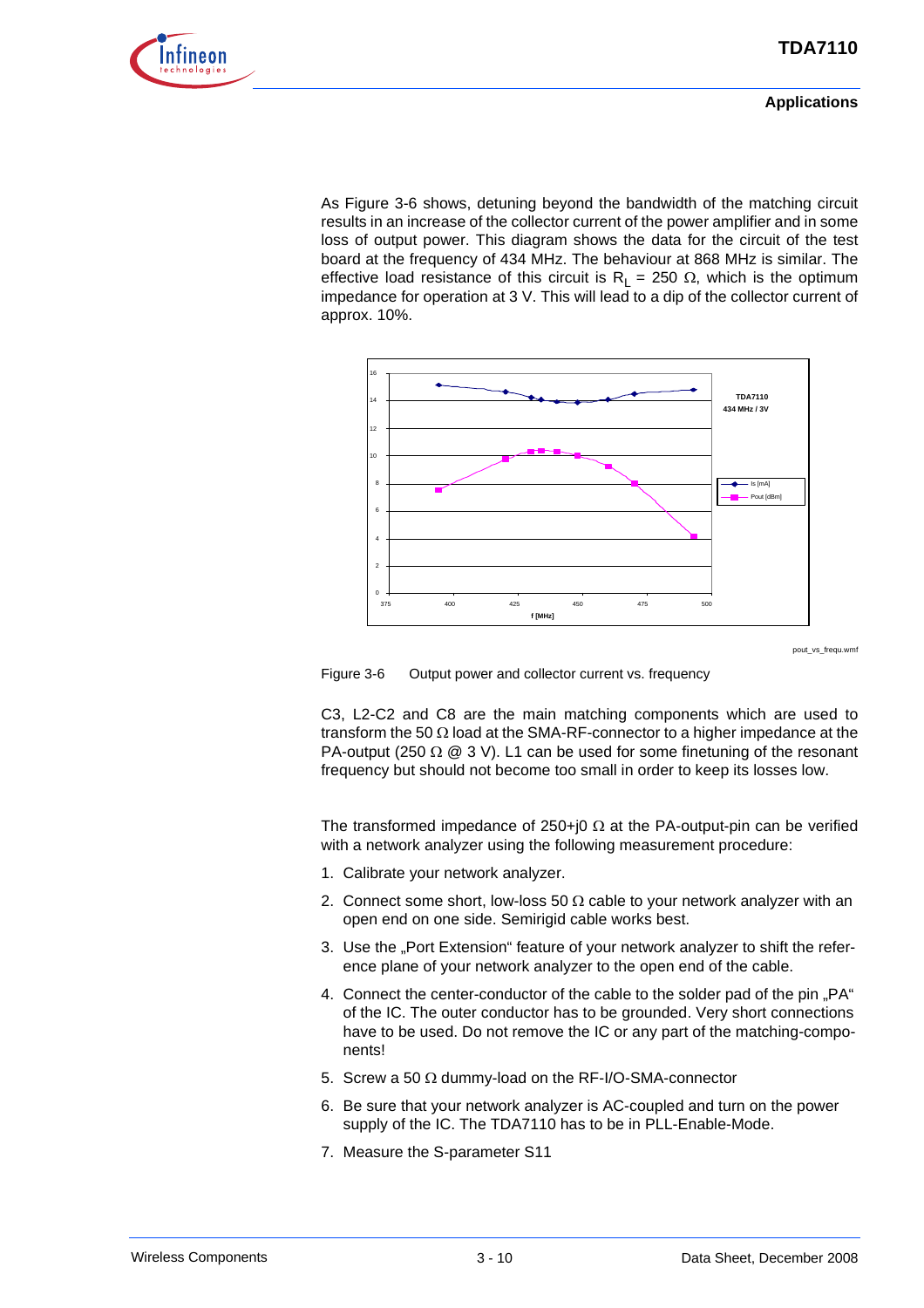

#### **Applications**





Above you can see the measurement of the evalboard with a span of 200 MHz. The evalboard has been optimized for 3 V. The load is about 250+j0  $\Omega$  at the transmit frequency.

A tuning-free realization requires a careful design of the components within the matching network. A simple linear CAE-tool will help to see the influence of tolerances of matching components.

Suppression of spurious harmonics may require some additional filtering within the antenna matching circuit. The total spectrum of the 50 Ω-Output testboard can be summarized as:

| Table 3-3                |                                                 |                                          |
|--------------------------|-------------------------------------------------|------------------------------------------|
| <b>Frequency</b>         | <b>Output Power</b><br><b>434 MHz Testboard</b> | <b>Output Power</b><br>868 MHz Testboard |
| Fundamental              | $+10$ dBm                                       | $+10$ dBm                                |
| Fund $-$ 13.56 MHz       | $-75$ dBc                                       | $-61$ dBc                                |
| Fund + 13.56 MHz         | $-69$ dBc                                       | $-63$ dBc                                |
| 2 <sup>nd</sup> harmonic | $-45$ dBc                                       | $-54$ dBc                                |
| 3 <sup>rd</sup> harmonic | $-77$ dBc                                       | $-56$ dBc                                |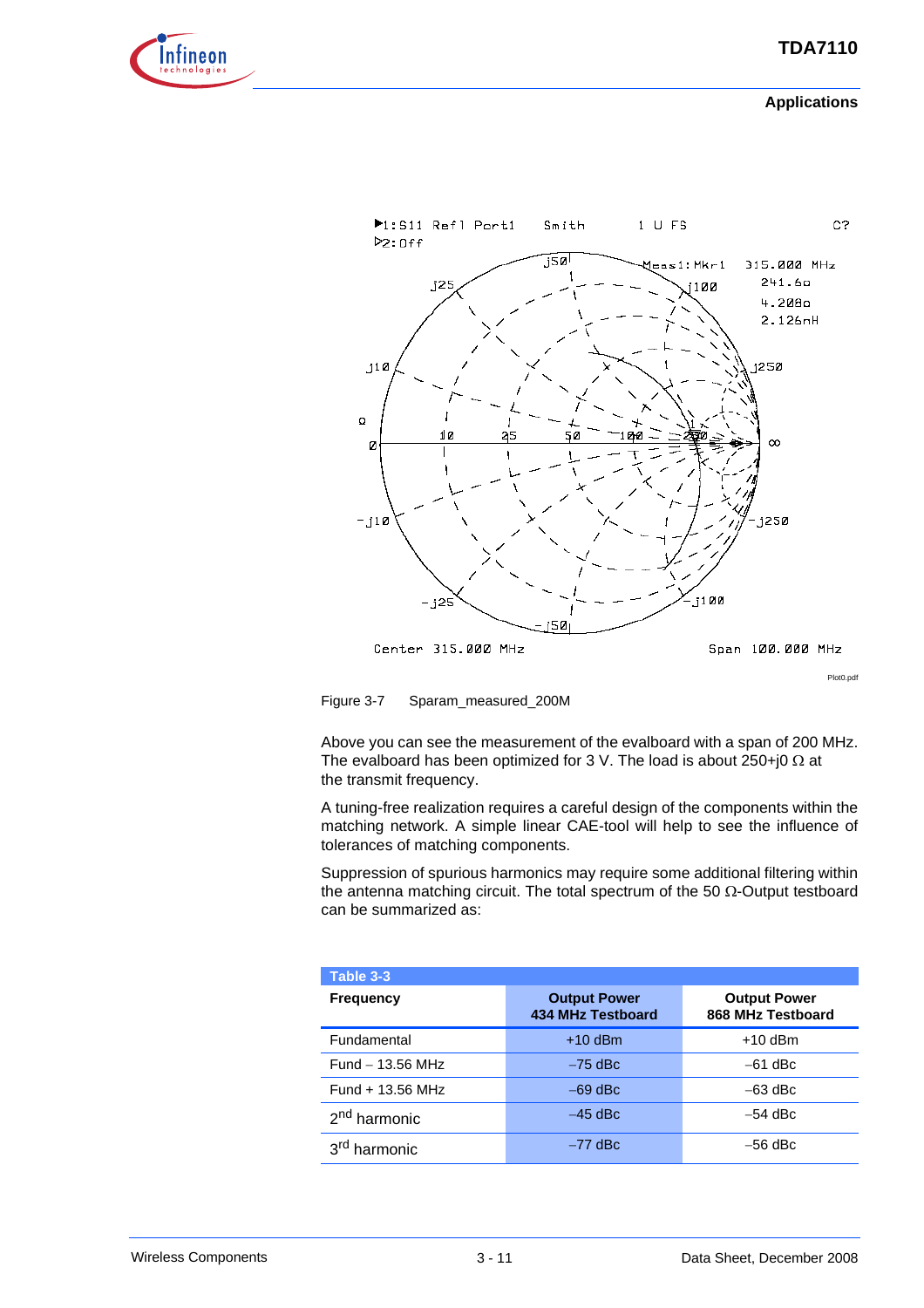

## **Contents of this Chapter**

| 4.3.1 AC/DC Characteristics at 3V, $25^{\circ}$ C 4-3         |  |
|---------------------------------------------------------------|--|
| 4.3.2 AC/DC Characteristics at 2.1 V  4.0 V, -40°C  +85°C 4-6 |  |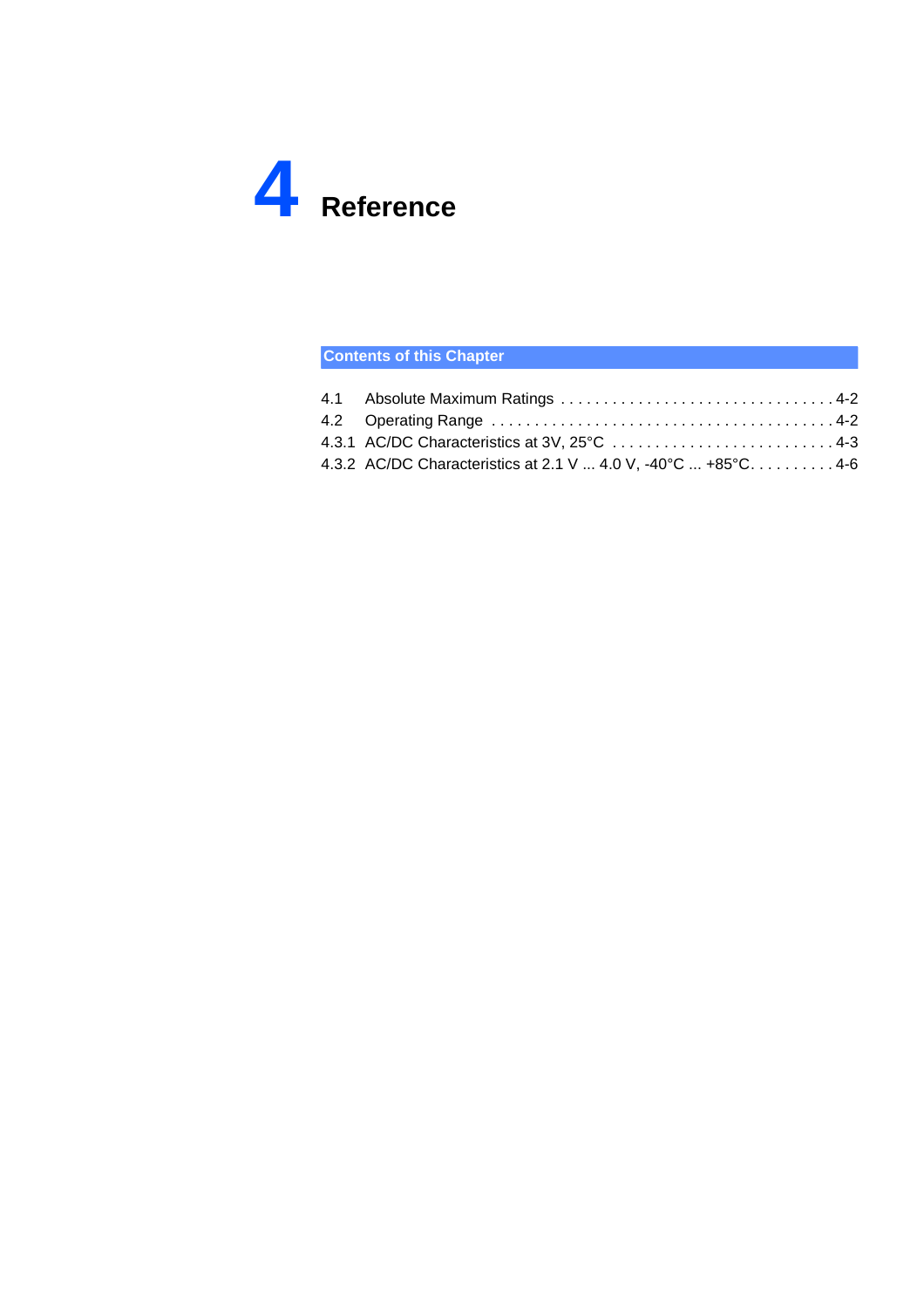

**Reference**

## <span id="page-32-0"></span>**4.1 Absolute Maximum Ratings**

*The AC / DC characteristic limits are not guaranteed. The maximum ratings must not be exceeded under any circumstances, not even momentarily and individually, as permanent damage to the IC may result.*

| Table 4-1                                              |                    |        |                     |             |                                        |  |  |
|--------------------------------------------------------|--------------------|--------|---------------------|-------------|----------------------------------------|--|--|
| <b>Parameter</b>                                       | <b>Symbol</b>      |        | <b>Limit Values</b> | <b>Unit</b> | <b>Remarks</b>                         |  |  |
|                                                        |                    | Min    | <b>Max</b>          |             |                                        |  |  |
| Junction Temperature                                   | $T_J$              | $-40$  | 150                 | °C          |                                        |  |  |
| Storage Temperature                                    | $T_{\rm s}$        | $-40$  | 125                 | °C          |                                        |  |  |
| <b>Thermal Resistance</b>                              | $R_{thJA}$         |        | 230                 | K/W         |                                        |  |  |
| Voltage at any pin<br>excluding pin 14                 | $V_{\text{pins}}$  | $-0.3$ | $V_S + 0.3$         | $\vee$      |                                        |  |  |
| Voltage at pin 14                                      | $V_{pin14}$        | $-0.3$ | $2 * V_{\rm S}$     | V           | No ESD-Diode to $V_S$                  |  |  |
| Current into pin 11                                    | I <sub>pin11</sub> | $-10$  | 10                  | mA          |                                        |  |  |
| ESD integrity, all pins                                | V <sub>ESD</sub>   | $-1$   | $+1$                | kV          | <b>JEDEC Standard</b><br>JESD22-A114-B |  |  |
| ESD integrity, all pins<br>excluding pin 11 and pin 14 | V <sub>ESD</sub>   | $-2.5$ | $+2.5$              | kV          | <b>JEDEC Standard</b><br>JESD22-A114-B |  |  |

Ambient Temperature under bias:  $T_A = -40^{\circ}C$  to  $+85^{\circ}C$ 

Note: All voltages referred to ground (pins) unless stated otherwise.

Pins 5, 12 and 13 are grounded.

## <span id="page-32-1"></span>**4.2 Operating Range**

Within the operating range the IC operates as described in the circuit description.

| Table 4-2           |               |     |                     |             |                        |  |  |  |  |
|---------------------|---------------|-----|---------------------|-------------|------------------------|--|--|--|--|
| <b>Parameter</b>    | <b>Symbol</b> |     | <b>Limit Values</b> | Unit        | <b>Test Conditions</b> |  |  |  |  |
|                     |               | Min | <b>Max</b>          |             |                        |  |  |  |  |
| Supply voltage      | $V_{\bf S}$   | 2.1 | 4.0                 |             |                        |  |  |  |  |
| Ambient temperature | ' A           | -40 | 85                  | $^{\circ}C$ |                        |  |  |  |  |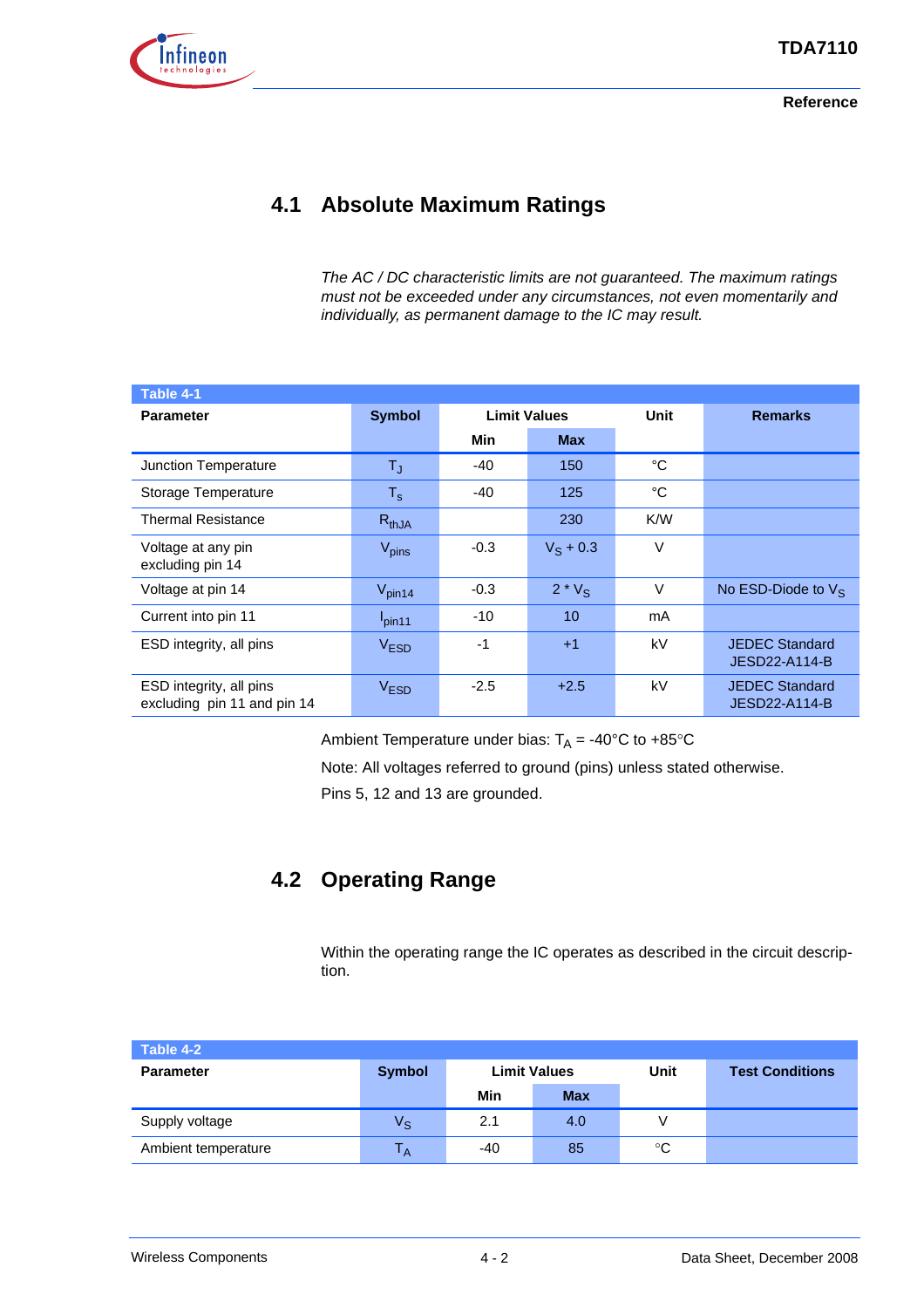## **4.3 AC/DC Characteristics**

## **4.3.1 AC/DC Characteristics at 3V, 25°C**

<span id="page-33-0"></span>

| Table 4-3 Supply Voltage $V_S = 3 V$ , Ambient temperature T <sub>amb</sub> = 25°C |                       |             |                     |             |              |                                              |  |  |  |
|------------------------------------------------------------------------------------|-----------------------|-------------|---------------------|-------------|--------------|----------------------------------------------|--|--|--|
| <b>Parameter</b>                                                                   | <b>Symbol</b>         |             | <b>Limit Values</b> |             | <b>Unit</b>  | <b>Test Conditions</b>                       |  |  |  |
|                                                                                    |                       | Min         | <b>Typ</b>          | Max         |              |                                              |  |  |  |
| <b>Current consumption</b>                                                         |                       |             |                     |             |              |                                              |  |  |  |
| Power-Down mode                                                                    | I <sub>S</sub> PDWN   |             | 0.25                | 100         | nA           | V (Pins 1, 6 and 7)<br>< 0.2 V               |  |  |  |
| PLL-Enable mode                                                                    | I <sub>S PLL_EN</sub> |             | $\overline{4}$      | 5           | mA           |                                              |  |  |  |
| Transmit mode                                                                      | <b>S TRANSM</b>       |             | 13.8                | 16.5        | mA           | Load tank see<br>Figure 3-1 and 3-2          |  |  |  |
| <b>Power Down Mode Control (Pin 1)</b>                                             |                       |             |                     |             |              |                                              |  |  |  |
| Stand-by mode                                                                      | V PDWN                | $\pmb{0}$   |                     | 0.7         | V            | $V_{ASKDTA}$ < 0.2 V<br>$V_{FSKDTA}$ < 0.2 V |  |  |  |
| PLL enable mode                                                                    | V PDWN                | 1.5         |                     | $V_S$       | $\vee$       | $V_{ASKDTA}$ < 0.5 V                         |  |  |  |
| Transmit mode                                                                      | V PDWN                | 1.5         |                     | $V_S$       | V            | $V_{ASKDTA}$ > 1.5 V                         |  |  |  |
| Input bias current PDWN                                                            | <b>IPDWN</b>          |             |                     | 30          | $\mu A$      | $V_{\text{PDWN}} = V_{\text{S}}$             |  |  |  |
| Low Power Detect Output (Pin 2)                                                    |                       |             |                     |             |              |                                              |  |  |  |
| Internal pull up current                                                           | $L_{PD1}$             | 30          |                     |             | $\mu A$      | $V_S = 2.3 V  V_S$                           |  |  |  |
| Input current low voltage                                                          | $l_{LPD2}$            | 1           |                     |             | <b>mA</b>    | $V_S = 1.9 V  2.1 V$                         |  |  |  |
| Loop Filter (Pin 4)                                                                |                       |             |                     |             |              |                                              |  |  |  |
| VCO tuning voltage                                                                 | $V_{LF}$              | $V_S - 1.5$ |                     | $V_S - 0.7$ | $\mathsf{V}$ | $f_{VCO} = 867.84 \text{ MHz}$               |  |  |  |
| Output frequency range<br>868 MHz-band                                             | $f_{\text{OUT}, 868}$ | 854         | 869                 | 884         | <b>MHz</b>   | $V_{FSFI} = V_S$<br>$f_{OUT} = f_{VCO}$      |  |  |  |
| Output frequency range<br>433 MHz-band                                             | $f_{\text{OUT}, 433}$ | 427         | 434.5               | 442         | <b>MHz</b>   | $V_{FSFI} = 0 V$<br>$f_{OUT} = f_{VCO} / 2$  |  |  |  |
| <b>ASK Modulation Data Input (Pin 6)</b>                                           |                       |             |                     |             |              |                                              |  |  |  |
| <b>ASK Transmit disabled</b>                                                       | <b>VASKDTA</b>        | $\Omega$    |                     | 0.5         | $\vee$       |                                              |  |  |  |
| <b>ASK Transmit enabled</b>                                                        | <b>VASKDTA</b>        | 1.5         |                     | $V_S$       | $\vee$       |                                              |  |  |  |
| Input bias current ASKDTA                                                          | <b>IASKDTA</b>        |             |                     | 30          | $\mu A$      | $V_{ASKDTA} = V_S$                           |  |  |  |
| Input bias current ASKDTA                                                          | <b>LASKDTA</b>        | $-20$       |                     |             | $\mu A$      | $V_{ASKDTA} = 0 V$                           |  |  |  |
| ASK data rate                                                                      | f <sub>ASKDTA</sub>   |             |                     | 20          | kHz          |                                              |  |  |  |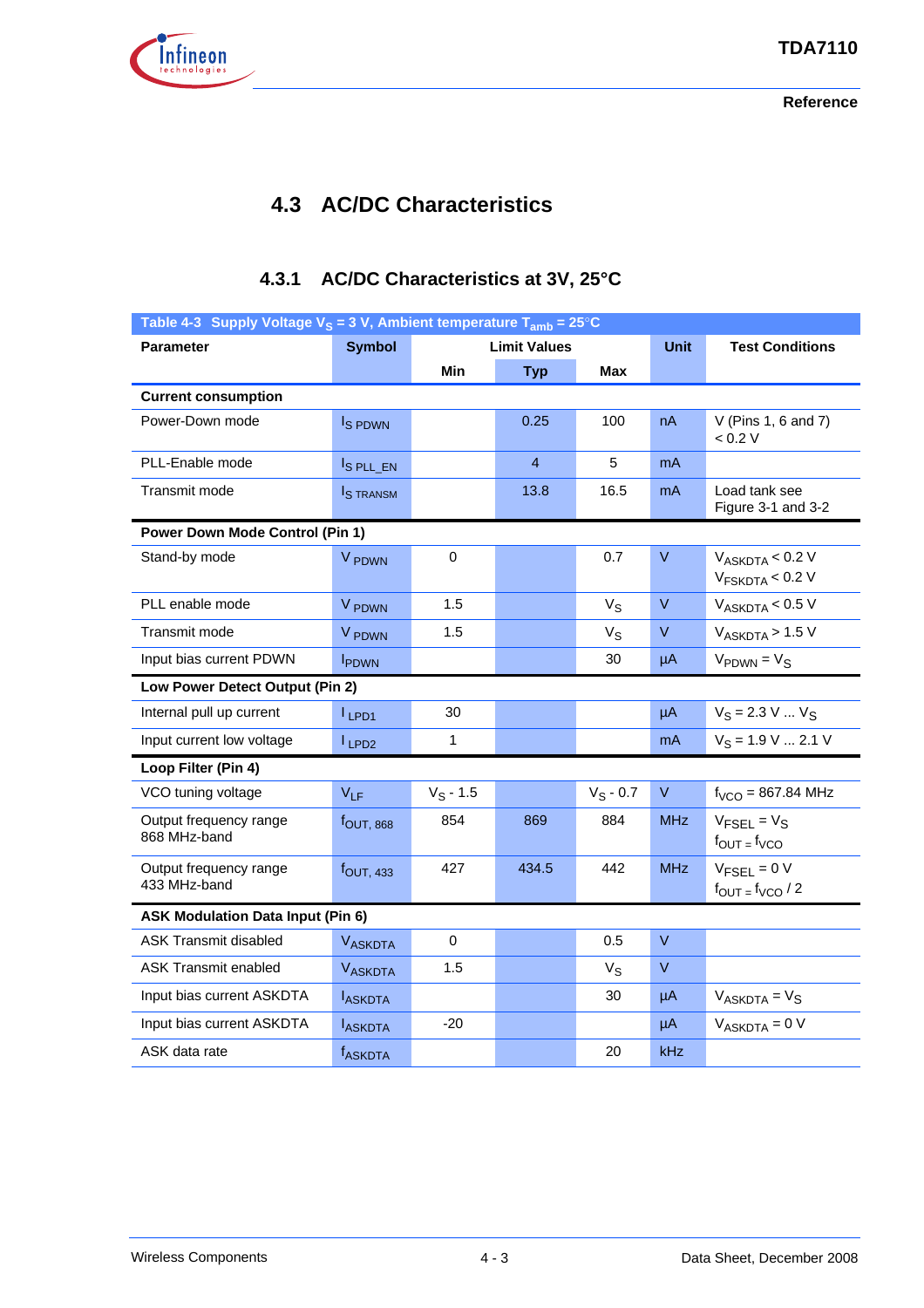#### **Reference**

| Table 4-3 Supply Voltage $V_S = 3 V$ , Ambient temperature T <sub>amb</sub> = 25°C |                           |             |                     |            |             |                        |  |  |
|------------------------------------------------------------------------------------|---------------------------|-------------|---------------------|------------|-------------|------------------------|--|--|
| <b>Parameter</b>                                                                   | <b>Symbol</b>             |             | <b>Limit Values</b> |            | <b>Unit</b> | <b>Test Conditions</b> |  |  |
|                                                                                    |                           | Min         | <b>Typ</b>          | <b>Max</b> |             |                        |  |  |
| <b>FSK Modulation Data Input (Pin 7)</b>                                           |                           |             |                     |            |             |                        |  |  |
| FSK Switch on                                                                      | <b>V<sub>FSKDTA</sub></b> | $\mathbf 0$ |                     | 0.5        | $\vee$      |                        |  |  |
| FSK Switch off                                                                     | <b>V<sub>FSKDTA</sub></b> | 1.5         |                     | $V_S$      | $\vee$      |                        |  |  |
| Input bias current FSKDTA                                                          | <b>IFSKDTA</b>            |             |                     | 30         | $\mu A$     | $V_{FSKDTA} = V_S$     |  |  |
| Input bias current FSKDTA                                                          | <b>IFSKDTA</b>            | $-20$       |                     |            | $\mu A$     | $V_{FSKDTA} = 0 V$     |  |  |
| FSK data rate                                                                      | <b>fFSKDTA</b>            |             |                     | 20         | kHz         |                        |  |  |
| <b>Clock Driver Output (Pin 8)</b>                                                 |                           |             |                     |            |             |                        |  |  |
| Output current (High)                                                              | <b>ICLKOUT</b>            |             |                     | 5          | $\mu A$     | $V_{CLKOUT} = V_S$     |  |  |
| Saturation Voltage (Low) <sup>1)</sup>                                             | <b>V<sub>SATL</sub></b>   |             |                     | 0.56       | $\vee$      | $I_{CLKOUT} = 1$ mA    |  |  |
| <b>Clock Divider Control (Pin 9)</b>                                               |                           |             |                     |            |             |                        |  |  |
| Setting Clock Driver output<br>frequency f <sub>CLKOUT</sub> =3.39 MHz             | <b>V<sub>CLKDIV</sub></b> | $\mathbf 0$ |                     | 0.2        | $\mathsf V$ |                        |  |  |
| Setting Clock Driver output<br>frequency f <sub>CLKOUT</sub> =847.5kHz             | <b>V<sub>CLKDIV</sub></b> |             |                     |            | $\vee$      | pin open               |  |  |
| Input bias current CLKDIV                                                          | <b>ICLKDIV</b>            |             |                     | 30         | $\mu A$     | $V_{CLKDIV} = V_S$     |  |  |
| Input bias current CLKDIV                                                          | <b>ICLKDIV</b>            | $-20$       |                     |            | μA          | $V_{CLKDIV} = 0 V$     |  |  |
| <b>Crystal Oscillator Input (Pin 10)</b>                                           |                           |             |                     |            |             |                        |  |  |
| Load capacitance                                                                   | C <sub>COSCmax</sub>      |             |                     | 5          | pF          |                        |  |  |
| Serial Resistance of the crys-<br>tal                                              |                           |             |                     | 100        | Ω           | $f = 6.78$ MHz         |  |  |
| Input inductance of the<br>COSC pin                                                |                           | 3.25        | 4.25                | 5.25       | $\mu$ H     | $f = 6.78$ MHz         |  |  |
| Serial Resistance of the crys-<br>tal                                              |                           |             |                     | 100        | Ω           | $f = 13.56$ MHz        |  |  |
| Input inductance of the<br>COSC pin                                                |                           | 3.6         | 4.6                 | 5.6        | μH          | $f = 13.56$ MHz        |  |  |
| <b>FSK Switch Output (Pin 11)</b>                                                  |                           |             |                     |            |             |                        |  |  |
| On resistance                                                                      | R <sub>FSKOUT</sub>       |             |                     | 250        | $\Omega$    | $V_{FSKDTA} = 0 V$     |  |  |
| On capacitance                                                                     | C <sub>FSKOUT</sub>       |             |                     | 6          | pF          | $V_{FSKDTA} = 0 V$     |  |  |
| Off resistance                                                                     | R <sub>FSKOUT</sub>       | 10          |                     |            | $k\Omega$   | $V_{FSKDTA} = V_S$     |  |  |
| Off capacitance                                                                    | C <sub>FSKOUT</sub>       |             |                     | 1.5        | pF          | $V_{FSKDTA} = V_S$     |  |  |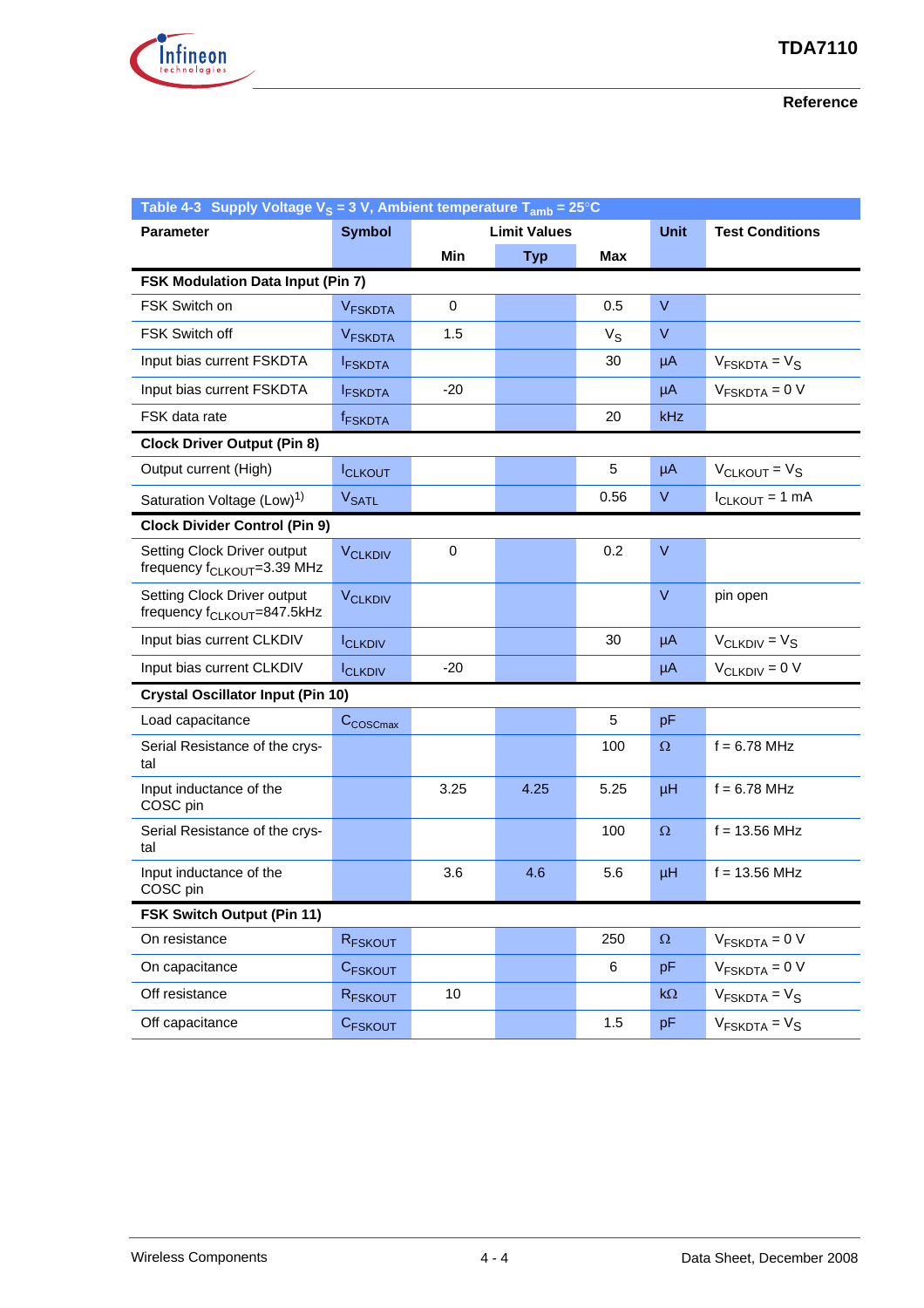**Reference**

| Table 4-3 Supply Voltage $V_S = 3 \overline{V}$ , Ambient temperature T <sub>amb</sub> = 25°C |                         |            |                     |     |             |                                                                 |
|-----------------------------------------------------------------------------------------------|-------------------------|------------|---------------------|-----|-------------|-----------------------------------------------------------------|
| <b>Parameter</b>                                                                              | <b>Symbol</b>           |            | <b>Limit Values</b> |     | <b>Unit</b> | <b>Test Conditions</b>                                          |
|                                                                                               |                         | <b>Min</b> | <b>Typ</b>          | Max |             |                                                                 |
| <b>Power Amplifier Output (Pin 14)</b>                                                        |                         |            |                     |     |             |                                                                 |
| Output Power <sup>2)</sup><br>transformed to 50 Ohm                                           | P <sub>OUT433</sub>     | 8          | 10                  | 12  | dBm         | $f_{\text{OUT}} = 433 \text{ MHz}$<br>$V_{\text{FSEL}} = 0 V$   |
|                                                                                               | POUT868                 | 8          | 10                  | 12  | dBm         | $f_{OUT} = 868 \text{ MHz}$<br>$V_{\text{FSEL}} = V_{\text{S}}$ |
| <b>Frequency Range Selection (Pin 15)</b>                                                     |                         |            |                     |     |             |                                                                 |
| Transmit frequency 433 MHz                                                                    | <b>V<sub>FSEL</sub></b> | 0          |                     | 0.5 | $\vee$      |                                                                 |
| Transmit frequency 868 MHz                                                                    | <b>V<sub>FSEL</sub></b> |            |                     |     | $\vee$      | pin open                                                        |
| Input bias current FSEL                                                                       | <b>IFSEL</b>            |            |                     | 25  | μA          | $V_{\text{FSEL}} = V_{\text{S}}$                                |
| Input bias current FSEL                                                                       | <b>IFSEL</b>            | $-20$      |                     |     | μA          | $V_{\text{FSEL}} = 0 V$                                         |
| <b>Crystal Frequency Selection (Pin 16)</b>                                                   |                         |            |                     |     |             |                                                                 |
| Crystal frequency 6.78 MHz                                                                    | V <sub>CSEL</sub>       | $\Omega$   |                     | 0.2 | $\vee$      |                                                                 |
| Crystal frequency 13.56 MHz                                                                   | V <sub>CSEL</sub>       |            |                     |     | $\vee$      | pin open                                                        |
| Input bias current CSEL                                                                       | <b>I</b> CSEL           |            |                     | 50  | μA          | $V_{CSEL} = V_S$                                                |
| Input bias current CSEL                                                                       | <b>I</b> CSEL           | $-20$      |                     |     | μA          | $V_{CSEL} = 0 V$                                                |

1) Derating linearly to a saturation voltage of max. 140 mV at  $I_{CLKOUT} = 0$  mA<br>2) Power amplifier in overcritical C-operation

2) Power amplifier in overcritical C-operation Matching circuitry as used in the 50 Ohm-Output Testboard at the specified frequency. Tolerances of the passive elements not taken into account.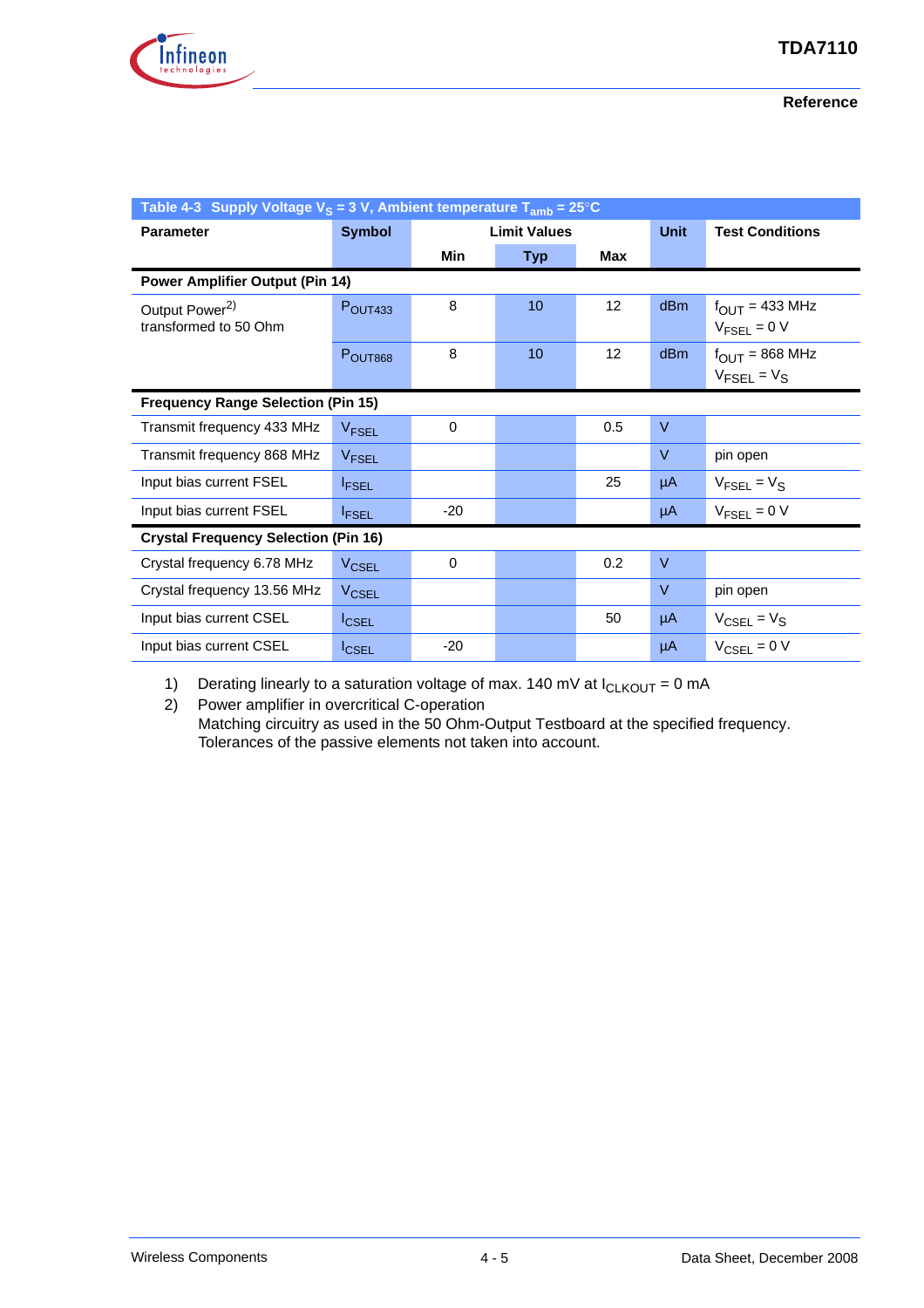

## **4.3.2 AC/DC Characteristics at 2.1 V ... 4.0 V, -40°C ... +85°C**

<span id="page-36-0"></span>

| Table 4-4 Supply Voltage V <sub>S</sub> = 2.1 V  4.0 V, Ambient temperature T <sub>amb</sub> = -40°C  +85°C |                       |             |                     |             |              |                                                         |
|-------------------------------------------------------------------------------------------------------------|-----------------------|-------------|---------------------|-------------|--------------|---------------------------------------------------------|
| <b>Parameter</b>                                                                                            | <b>Symbol</b>         |             | <b>Limit Values</b> |             | <b>Unit</b>  | <b>Test Conditions</b>                                  |
|                                                                                                             |                       | <b>Min</b>  | <b>Typ</b>          | Max         |              |                                                         |
| <b>Current consumption</b>                                                                                  |                       |             |                     |             |              |                                                         |
| Power-Down mode                                                                                             | I <sub>S</sub> PDWN   |             |                     | 4           | $\mu A$      | $V$ (Pins 1, 6 and 7)<br>< 0.2 V                        |
| PLL-Enable mode                                                                                             | I <sub>S PLL_EN</sub> | 2.8         | $\overline{4}$      | 5.5         | mA           |                                                         |
| Transmit mode                                                                                               | <b>IS TRANSM</b>      |             | 10.8                | 14.5        | <b>mA</b>    | $V_S = 2.1 V$                                           |
| Load tank see<br>Figure 3-1 and 3-2                                                                         | <b>IS TRANSM</b>      |             | 13.8                | 17          | <b>mA</b>    | $V_S = 3.0 V$                                           |
|                                                                                                             | <b>IS TRANSM</b>      |             | 15.7                | 19          | mA           | $V_S = 4.0 V$                                           |
| <b>Power Down Mode Control (Pin 1)</b>                                                                      |                       |             |                     |             |              |                                                         |
| Stand-by mode                                                                                               | V PDWN                | $\Omega$    |                     | 0.5         | $\vee$       | $V_{ASKDTA}$ < 0.2 V<br>$V_{FSKDTA}$ < 0.2 V            |
| PLL enable mode                                                                                             | V PDWN                | 1.5         |                     | $V_S$       | $\vee$       | $V_{ASKDTA}$ < 0.5 V                                    |
| Transmit mode                                                                                               | V PDWN                | 1.5         |                     | $V_S$       | $\vee$       | $V_{ASKDTA}$ > 1.5 V                                    |
| Input bias current PDWN                                                                                     | <b>IPDWN</b>          |             |                     | 38          | μA           | $V_{\text{PDWN}} = V_{\text{S}}$                        |
| Low Power Detect Output (Pin 2)                                                                             |                       |             |                     |             |              |                                                         |
| Internal pull up current                                                                                    | $L_{PD1}$             | 30          |                     |             | $\mu A$      | $V_S = 2.3 V  V_S$                                      |
| Input current low voltage                                                                                   | $L_{PD2}$             | 0.5         |                     |             | mA           | $V_S = 1.9 V  2.1 V$                                    |
| Loop Filter (Pin 4)                                                                                         |                       |             |                     |             |              |                                                         |
| VCO tuning voltage                                                                                          | $V_{LF}$              | $V_S - 1.8$ |                     | $V_S - 0.5$ | $\mathsf{V}$ | $f_{VCO} = 867.84 \text{ MHz}$                          |
| Output frequency range 1)<br>868 MHz-band                                                                   | $f_{\text{OUT}, 868}$ | 864         | 869                 | 874         | <b>MHz</b>   | $V_{\text{FSFI}} = V_{\text{S}}$<br>$f_{OUT} = f_{VCO}$ |
| Output frequency range<br>433 MHz-band                                                                      | $f_{\text{OUT}, 433}$ | 432         | 434.5               | 437         | <b>MHz</b>   | $V_{\text{FSEL}} = 0 V$<br>$f_{OUT} = f_{VCO} / 2$      |
| <b>ASK Modulation Data Input (Pin 6)</b>                                                                    |                       |             |                     |             |              |                                                         |
| <b>ASK Transmit disabled</b>                                                                                | <b>VASKDTA</b>        | $\Omega$    |                     | 0.5         | $\vee$       |                                                         |
| <b>ASK Transmit enabled</b>                                                                                 | <b>VASKDTA</b>        | 1.5         |                     | $V_S$       | $\vee$       |                                                         |
| Input bias current ASKDTA                                                                                   | <b>IASKDTA</b>        |             |                     | 33          | μA           | $V_{ASKDTA} = V_S$                                      |
| Input bias current ASKDTA                                                                                   | <b>LASKDTA</b>        | $-20$       |                     |             | $\mu A$      | $V_{ASKDTA} = 0 V$                                      |
| ASK data rate                                                                                               | f <sub>ASKDTA</sub>   |             |                     | 20          | kHz          |                                                         |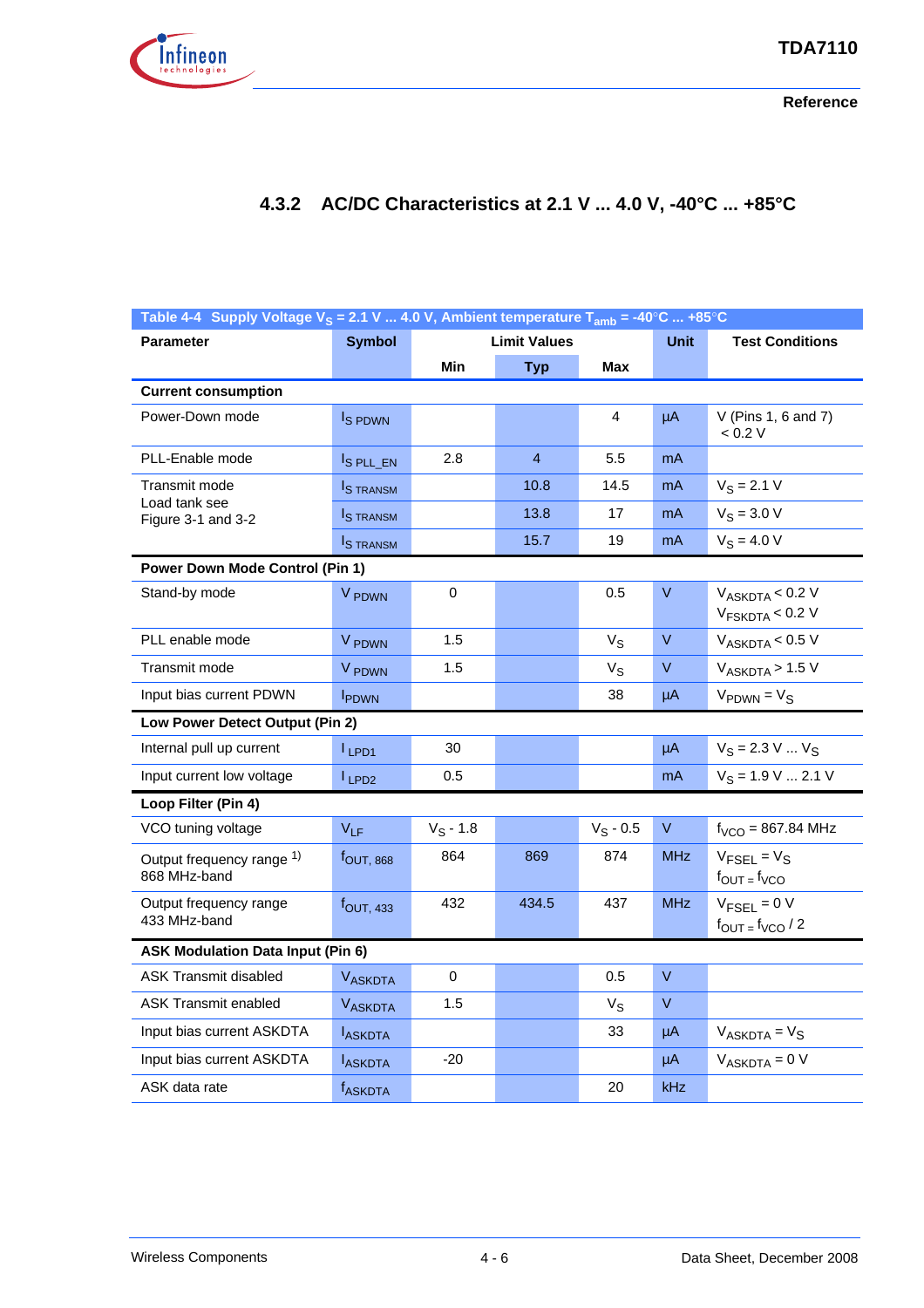

#### **Reference**

| Table 4-4 Supply Voltage V <sub>S</sub> = 2.1 V  4.0 V, Ambient temperature T <sub>amb</sub> = -40°C  +85°C |                           |             |                     |            |             |                        |  |  |  |  |
|-------------------------------------------------------------------------------------------------------------|---------------------------|-------------|---------------------|------------|-------------|------------------------|--|--|--|--|
| <b>Parameter</b>                                                                                            | <b>Symbol</b>             |             | <b>Limit Values</b> |            | <b>Unit</b> | <b>Test Conditions</b> |  |  |  |  |
|                                                                                                             |                           | <b>Min</b>  | <b>Typ</b>          | <b>Max</b> |             |                        |  |  |  |  |
| <b>FSK Modulation Data Input (Pin 7)</b>                                                                    |                           |             |                     |            |             |                        |  |  |  |  |
| FSK Switch on                                                                                               | <b>V<sub>FSKDTA</sub></b> | $\mathbf 0$ |                     | 0.5        | $\vee$      |                        |  |  |  |  |
| FSK Switch off                                                                                              | <b>V<sub>FSKDTA</sub></b> | 1.5         |                     | $V_S$      | $\vee$      |                        |  |  |  |  |
| Input bias current FSKDTA                                                                                   | <b>IFSKDTA</b>            |             |                     | 35         | $\mu$ A     | $V_{FSKDTA} = V_S$     |  |  |  |  |
| Input bias current FSKDTA                                                                                   | <b>IFSKDTA</b>            | $-20$       |                     |            | $\mu A$     | $V_{FSKDTA} = 0 V$     |  |  |  |  |
| FSK data rate                                                                                               | <b>fFSKDTA</b>            |             |                     | 20         | kHz         |                        |  |  |  |  |
| <b>Clock Driver Output (Pin 8)</b>                                                                          |                           |             |                     |            |             |                        |  |  |  |  |
| Output current (High)                                                                                       | <b>ICLKOUT</b>            |             |                     | 5          | $\mu A$     | $V_{CLKOUT} = V_S$     |  |  |  |  |
| Saturation Voltage (Low) <sup>2)</sup>                                                                      | V <sub>SATL</sub>         |             |                     | 0.5        | V           | $I_{CLKOUT} = 0.6$ mA  |  |  |  |  |
| <b>Clock Divider Control (Pin 9)</b>                                                                        |                           |             |                     |            |             |                        |  |  |  |  |
| Setting Clock Driver output<br>frequency $f_{CLKOUT} = 3.39$ MHz                                            | <b>V<sub>CLKDIV</sub></b> | $\mathbf 0$ |                     | 0.2        | $\vee$      |                        |  |  |  |  |
| Setting Clock Driver output<br>frequency $f_{CI KOUT} = 847.5$ kHz                                          | <b>V<sub>CLKDIV</sub></b> |             |                     |            | $\vee$      | pin open               |  |  |  |  |
| Input bias current CLKDIV                                                                                   | <b>ICLKDIV</b>            |             |                     | 30         | $\mu A$     | $V_{CLKDIV} = V_S$     |  |  |  |  |
| Input bias current CLKDIV                                                                                   | <b>ICLKDIV</b>            | $-20$       |                     |            | μA          | $V_{CLKDIV} = 0 V$     |  |  |  |  |
| <b>Crystal Oscillator Input (Pin 10)</b>                                                                    |                           |             |                     |            |             |                        |  |  |  |  |
| Load capacitance                                                                                            | C <sub>COSCmax</sub>      |             |                     | 5          | pF          |                        |  |  |  |  |
| Serial Resistance of the crys-<br>tal                                                                       |                           |             |                     | 100        | $\Omega$    | $f = 6.78$ MHz         |  |  |  |  |
| Input inductance of the<br>COSC pin                                                                         |                           | 2.9         | 4.25                | 6          | $\mu$ H     | $f = 6.78$ MHz         |  |  |  |  |
| Serial Resistance of the crys-<br>tal                                                                       |                           |             |                     | 100        | $\Omega$    | $f = 13.56$ MHz        |  |  |  |  |
| Input inductance of the<br>COSC pin                                                                         |                           | 3.2         | 4.6                 | 6.3        | μH          | $f = 13.56$ MHz        |  |  |  |  |
| <b>FSK Switch Output (Pin 11)</b>                                                                           |                           |             |                     |            |             |                        |  |  |  |  |
| On resistance                                                                                               | R <sub>FSKOUT</sub>       |             |                     | 280        | $\Omega$    | $V_{FSKDTA} = 0 V$     |  |  |  |  |
| On capacitance                                                                                              | CFSKOUT                   |             |                     | 6          | pF          | $V_{FSKDTA} = 0 V$     |  |  |  |  |
| Off resistance                                                                                              | R <sub>FSKOUT</sub>       | 10          |                     |            | $k\Omega$   | $V_{FSKDTA} = V_S$     |  |  |  |  |
| Off capacitance                                                                                             | C <sub>FSKOUT</sub>       |             |                     | 1.5        | pF          | $V_{FSKDTA} = V_S$     |  |  |  |  |